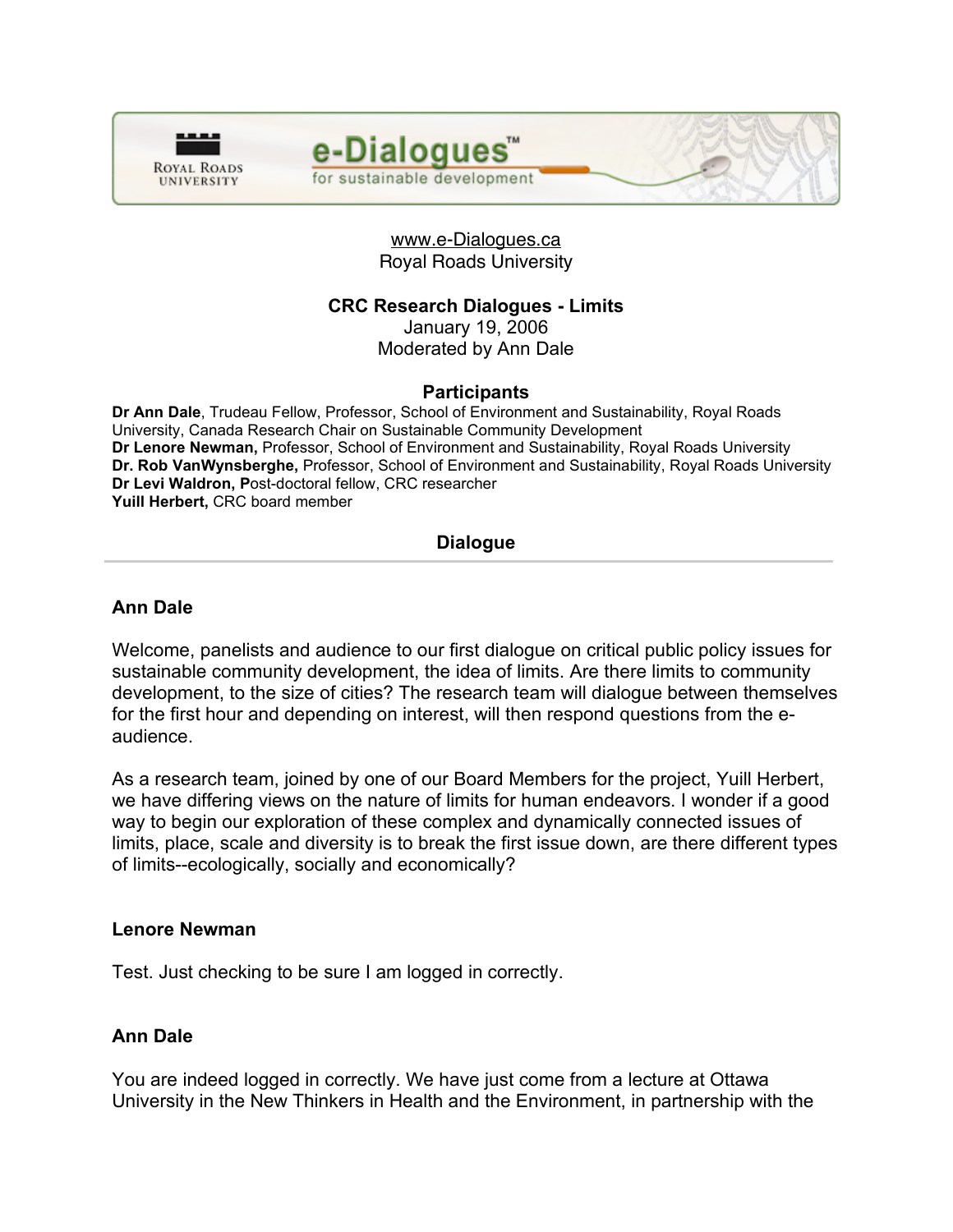Delphi Group. Interesting some of the emerging patterns between climate change and health impacts. It reminds of another statistic I heard recently quoting that 1 out of 5 children have asthma when the rate 20 years ago used to be 2% of the population.

Lenore Newman wrote:

Test. Just checking to be sure I am logged in correctly.

# **Rob VanWynsberghe**

Hi Lenore and Ann. This is Rob VW and I got your message Lenore.

## **Ann Dale**

Hi, Rob, what is the weather like there, it is so up and down in the East, -20 followed by +5?

Rob VanWynsberghe wrote: Hi Lenore and Ann. This is Rob VW and I got your message Lenore.

## **Rob VanWynsberghe**

Dear all: This is Rob VanWynsberghe of Royal Roads writing. I don't want to brag, but I did just off my bike and I was wearing a sweater. However, this came after approximately 3 weeks where there was a downpour. Today feels good.

## **Ann Dale**

I always wonder what to do when one is waiting for laggards in a meeting, does one go ahead or give them some more time? Rob, you sound like an obnoxious Vancouverite, you neglected to say you have webbed feet from what 26 days of continuous rain.

## **Yuill Herbert**

Hi everyone,

sorry about that- I was struggling with innumerable passwords and usernames.... and personal memory limitations ....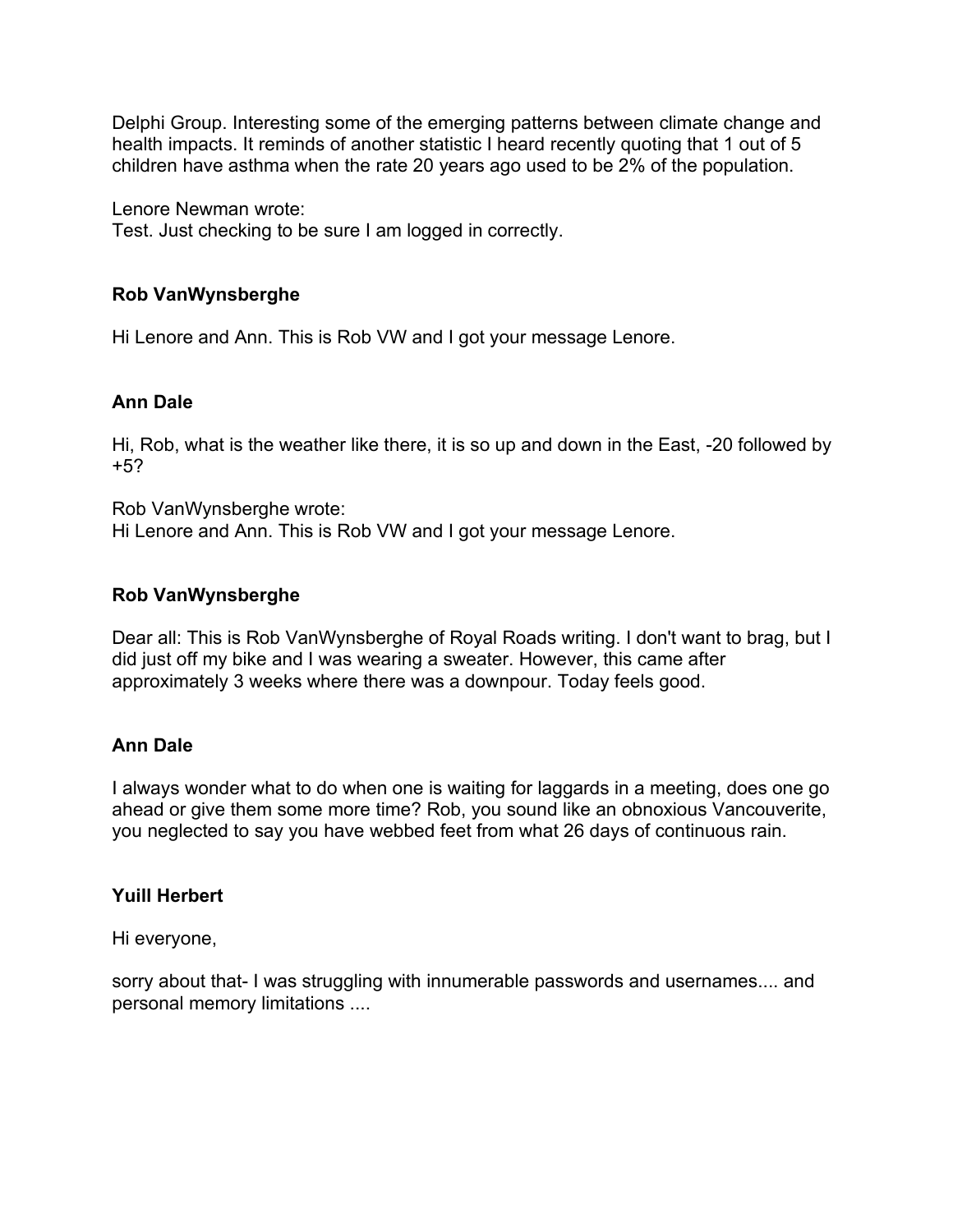# **Rob VanWynsberghe**

It was so dark here that I could not even walk in the sun when it finally returned. I felt like a Troglodyte (sp?). I do prefer the snow.

## **Levi Waldron**

Ann Dale wrote:

I wonder if a good way to begin our exploration of these complex and dynamically connected issues of limits, place, scale and diversity is to break the first issue down, are there different types of limits--ecologically, socially and economically?

Hi everyone, Levi here. I'll just dive in with a first comment on Ann's question. The Brundland

I believe the Brundland report on sustainable development suggested that environmental limits were a function of the earth, as well as the state of social organization and technology - in other words, all three of what you mentioned. I think there's a lot of truth to that. It's not simple.

# **Ann Dale**

Yuill, you aren't the only one, and you having personal memory issues at your age:)

Yuill Herbert wrote: Hi everyone,

sorry about that- I was struggling with innumerable passwords and usernames.... and personal memory limitations ....

# **Ann Dale**

Shall we rock and roll, and let's try and tease out the nature of limits--ecologically, socially and economically? Are there ecological limits and are they absolute and finite or plastic?

# **Yuill Herbert**

On your question of different types of limits. I definitely believe there are ecological limits- that's why a tree can't grow as high as the Empire State Building. Social limits are trickier- I think they are more rooted in time and place- for example right now it is tricky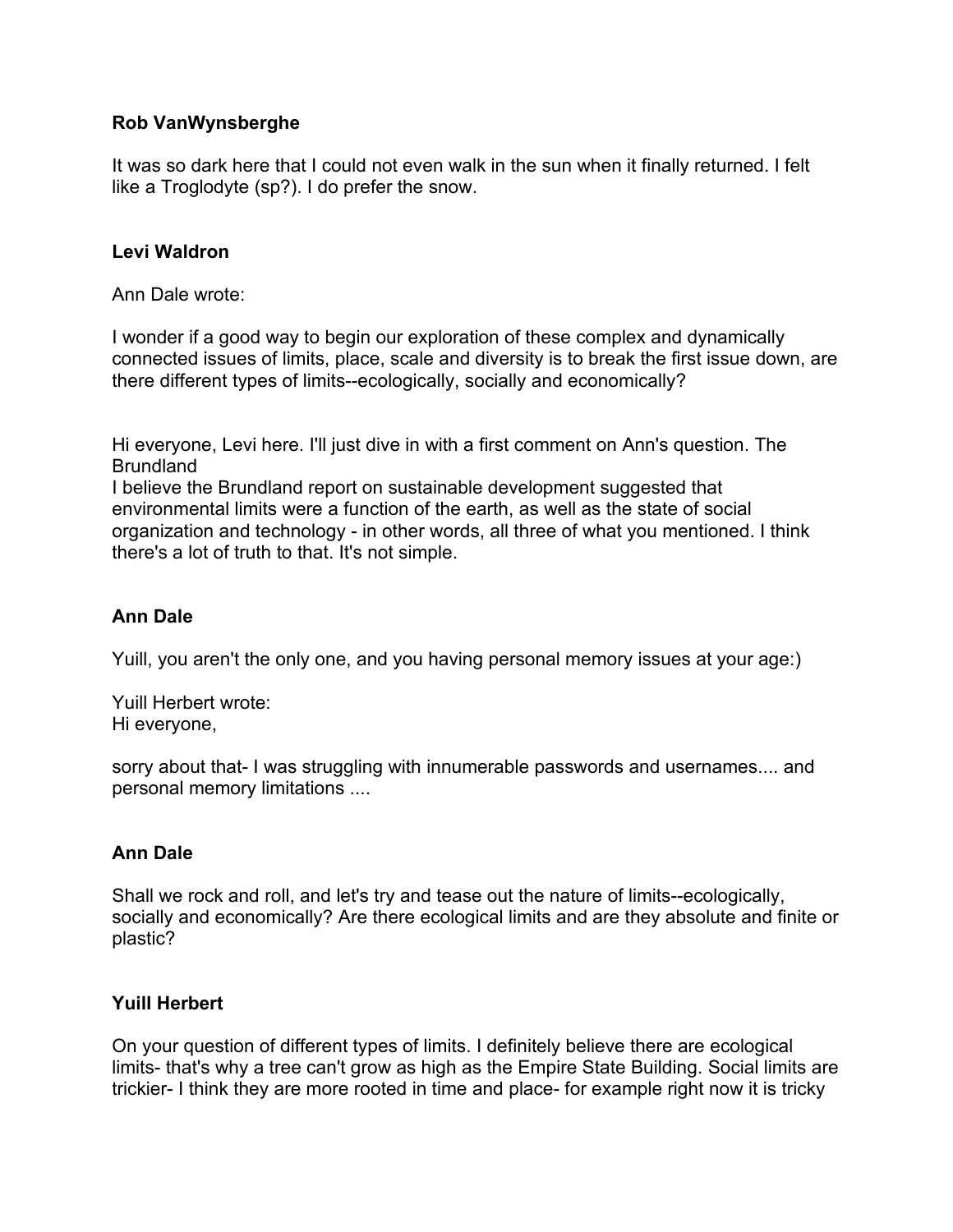for a social group to self-organize in anarchist collectives and be recognized by the other 'nation' states and the UN. On economic limits, because this 'discipline' is purely artificial I think it is only limited by the imagination, which is dangerous because the ivy league imaginations have disastrous real world impacts....

# **Ann Dale**

No, it is not simple, especially if they are dynamically interconnected, Lenore, any thoughts?

[quote="Levi Waldron"]

Ann Dale wrote:

Hi everyone, Levi here. I'll just dive in with a first comment on Ann's question. The Brundland

I believe the Brundland report on sustainable development suggested that environmental limits were a function of the earth, as well as the state of social organization and technology - in other words, all three of what you mentioned. I think there's a lot of truth to that. It's not simple.

## **Lenore Newman**

We, as Levi has jumped in, I will come in with my heretical view. There are no meaningful absolute limits that are always reliable limits 100% of the time. The whole concept of limits thus leads greens into an artful trap in which they argue what people "have to" do instead of what would be "good" to do. They then work to surpass the limits we give them rather than see the benefits of doing things in a different way.

## **Ann Dale**

Yuill, don't economic systems have ecological limits to production?

#### Yuill Herbert wrote:

On your question of different types of limits. I definitely believe there are ecological limits- that's why a tree can't grow as high as the Empire State Building. Social limits are trickier- I think they are more rooted in time and place- for example right now it is tricky for a social group to self-organize in anarchist collectives and be recognized by the other 'nation' states and the UN. On economic limits, because this 'discipline' is purely artificial I think it is only limited by the imagination, which is dangerous because the ivy league imaginations have disastrous real world impacts....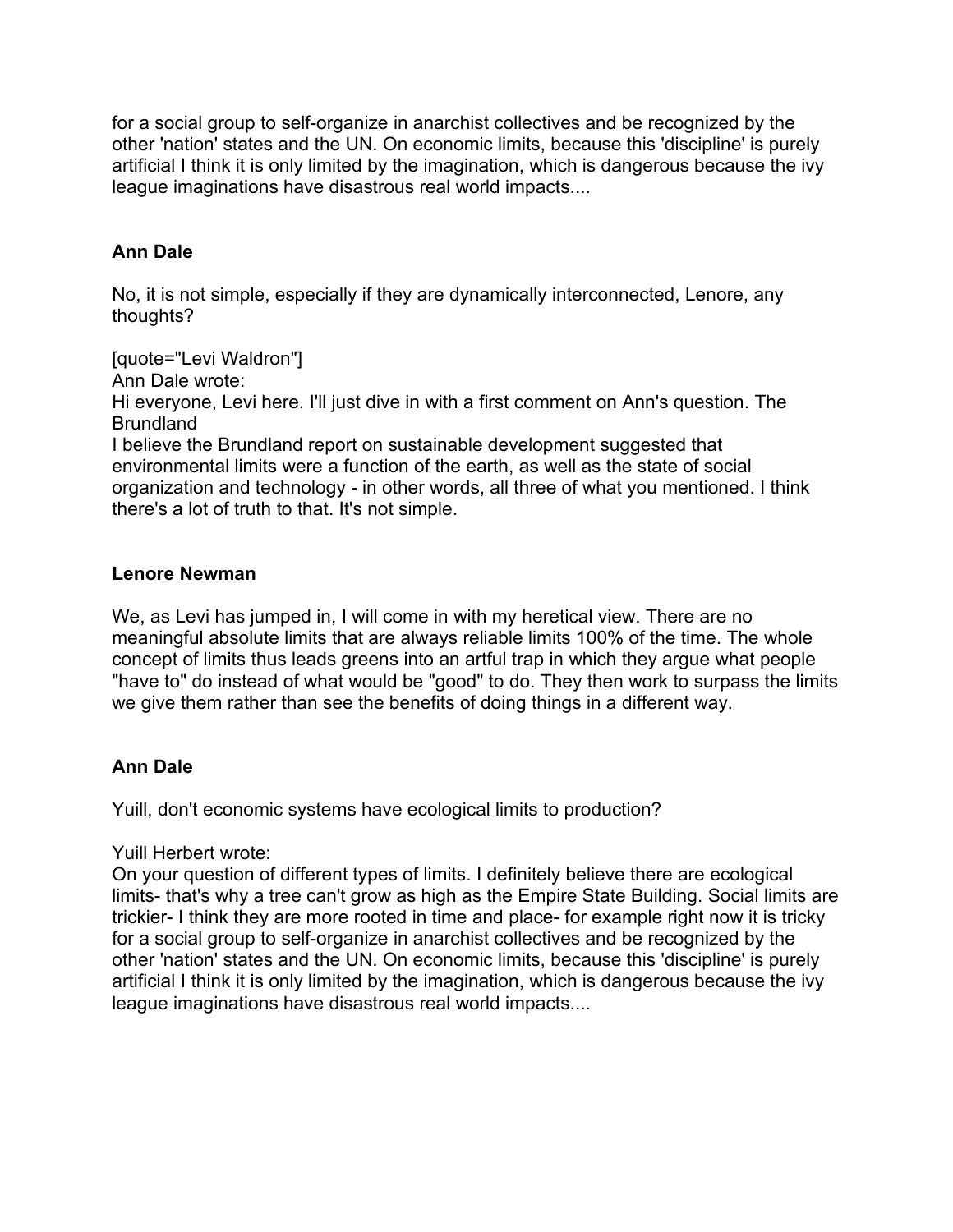#### **Levi Waldron**

Oops, pardon my typo. The exact quote is: "The concept of sustainable development does imply limits - not absolute limits but limitations imposed by the present state of technology and social organization on environmental resources and the ability of the biosphere to absorb the effects of human activities."

I guess I like this because I think we will (and already have!) run into severe problems well before any really hard-and-fast limits, the kind imposed by physics and availability of earth's resources, stop us.

#### **Lenore Newman**

To put it a different way, the green movement spends far too much time playing Cassandra and far too little time saying "look, life isn't very nice for a lot of people plants and animals. Let's do something about that"

## **Rob VanWynsberghe**

Rob here, it seems like economic limits are very elastic as replacements seem to be found. I do think that social limits are much more important than economic ones as the economy is a social institution and therefore governed by its relationship to other ones.

#### **Lenore Newman**

Levi has a good point here. The problem isn't limits themselves, but the cost of managing the system limits and the risk of failing to address them

Levi Waldron wrote:

Oops, pardon my typo. The exact quote is: "The concept of sustainable development does imply limits - not absolute limits but limitations imposed by the present state of technology and social organization on environmental resources and the ability of the biosphere to absorb the effects of human activities."

I guess I like this because I think we will (and already have!) run into severe problems well before any really hard-and-fast limits, the kind imposed by physics and availability of earth's resources, stop us.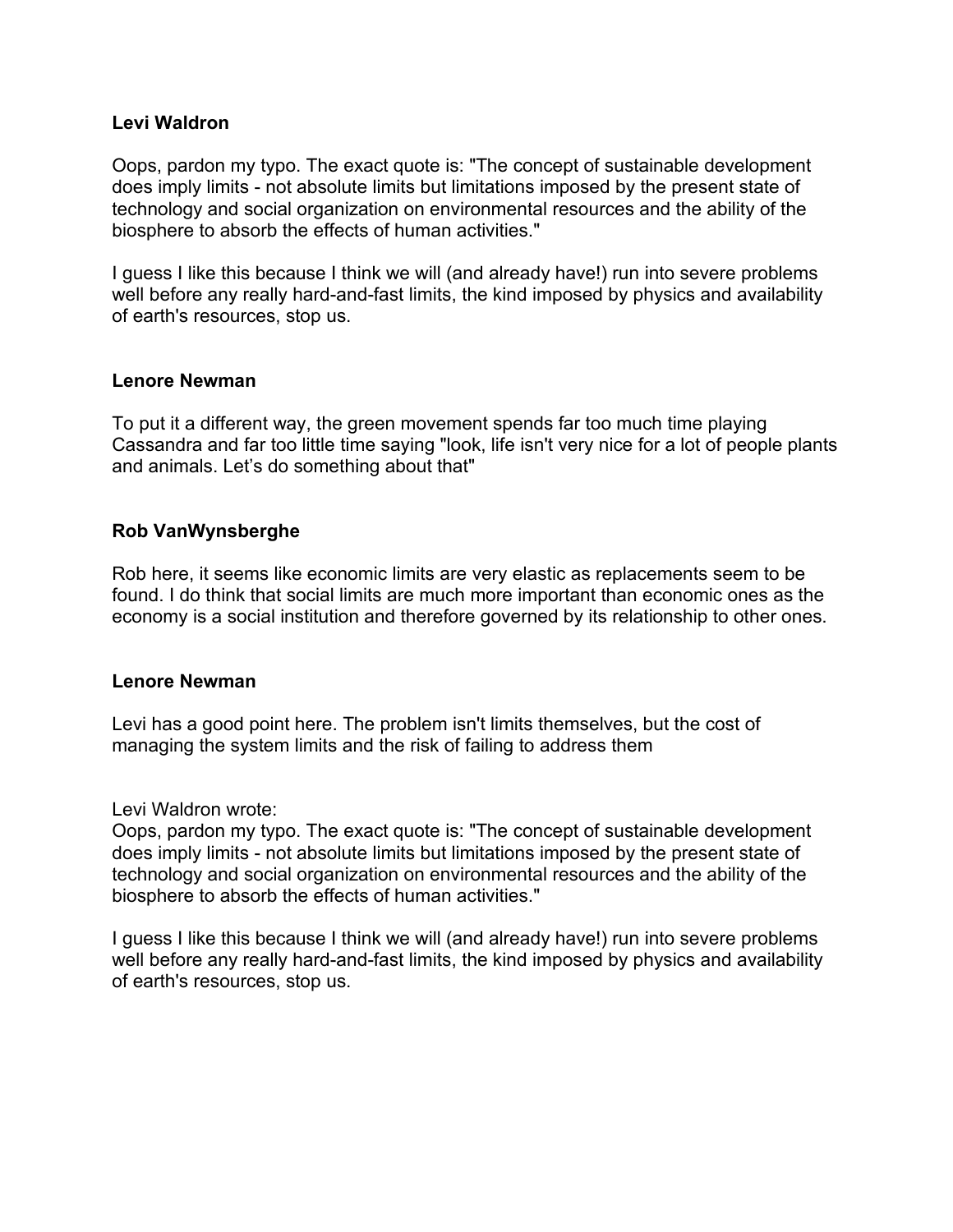Let me also be heretical, I often wonder about the reaction to the Club of Rome's seminal book, Limits to Growth, what is there in the human psyche that rejects any notion of limits, and are there generational differences?

Lenore Newman wrote:

We, as Levi has jumped in, I will come in with my heretical view. There are no meaningful absolute limits that are always reliable limits 100% of the time. The whole concept of limits thus leads greens into an artful trap in which they argue what people "have to" do instead of what would be "good" to do. They then work to surpass the limits we give them rather than see the benefits of doing things in a different way.

# **Yuill Herbert**

[quote="Ann Dale"]Yuill, don't economic systems have ecological limits to production?

I guess there is an important distinction here between imaginary ecological systems and real world production of goods and services- because of the discipline's utter detachment, it is almost tempting to call the latter something other then economics. Though the theorists who do recognize limits seem to be content with the title ecological economics. The same limits that act on that tree must also restrict the number of Empire State Buildings that society can build. There is, however, no limit on our creativity- there are an infinite number of ways in which we can build our share of Empire State Buildings. And this brings up another important question: what is our share? and what share belongs to other creatures or plants? Are the shares mutually exclusive?

## **Ann Dale**

Rob, can you tease out what some of these social limits might be?

Rob VanWynsberghe wrote:

Rob here, it seems like economic limits are very elastic as replacements seem to be found. I do think that social limits are much more important than economic ones as the economy is a social institution and therefore governed by its relationship to other ones.

## **Rob VanWynsberghe**

Lenore's point suggests that limits themselves change and become more constraining as managing limits becomes more of an issue. This raises the point that choices are a luxury and we need to choose how to deal with limits before we reach them. If we wait then the choices are narrower.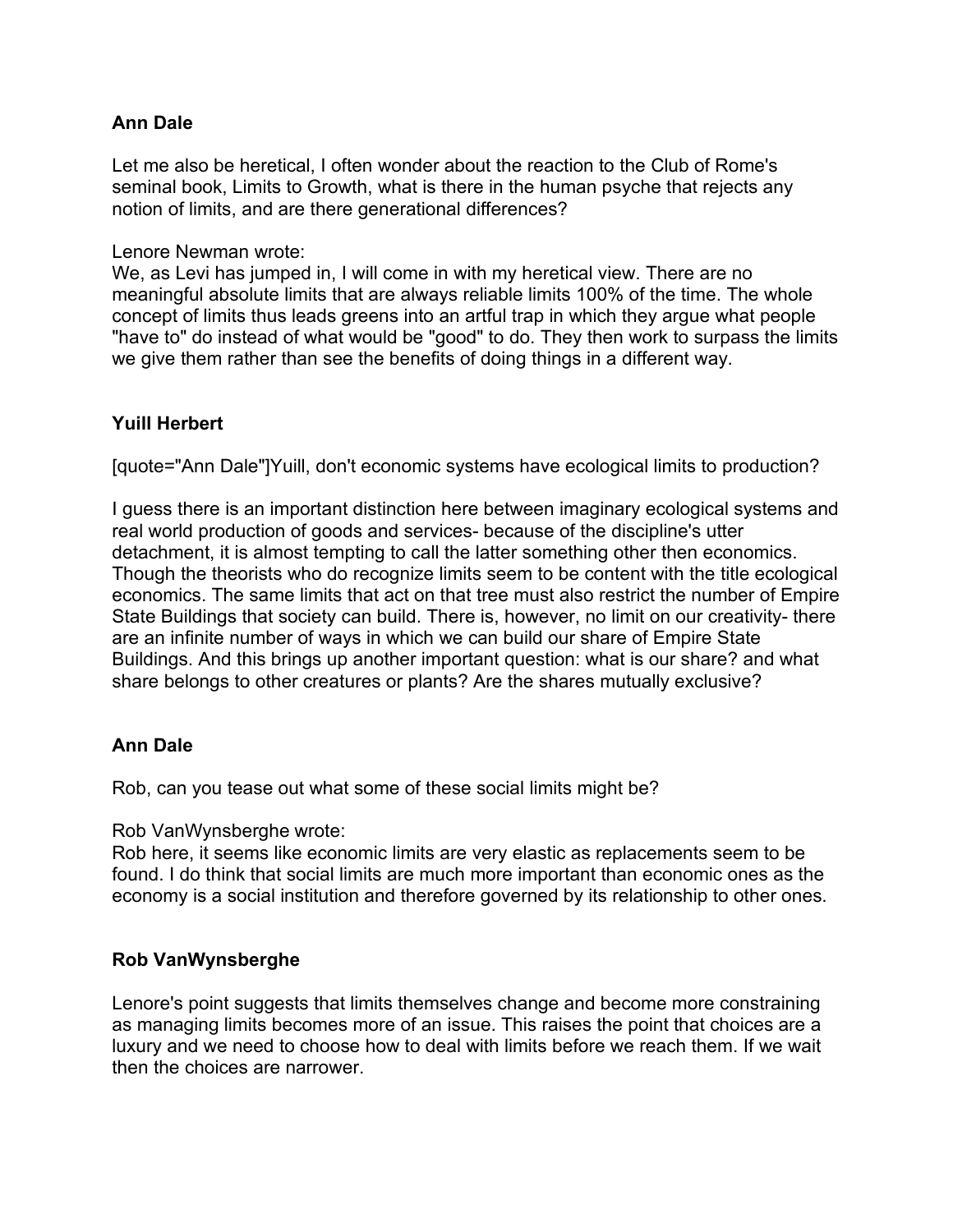#### **Lenore Newman**

Rob raises a good point as well. The economy is profoundly social. For every dollar in the economy representing real goods sitting on a dock somewhere, there are fifty "speculation dollars" that only have value because we believe they do. The market is thus based on what people believe to be true, not what is true.

## **Yuill Herbert**

On Lenore's comment that life isn't very good for animals (and plants)

I don't think that we can have any sort of meaningful sense of this- it is beyond our intellectual capacity.

Life seems to include both suffering and joy in different measures for different creatures (humans included) in different places at different times...

## **Levi Waldron**

There are different kinds of limits that we might be talking about. Limits to oppression which a people can endure before they revolt, limits in resources availability, limits to biospheric carrying capacity, limits to what technology alone can accomplish. For some of these, it may be more clear to speak about "thresholds" or "equality."

## **Rob VanWynsberghe**

Lenore and Levi's interpretation of my point suggests that dangerous social limits might be connected to what we used to call the social contract - folks willingness to believe in the economy and money, which are ultimately constructions designed to foster smooth running of society.

## **Ann Dale**

Perhaps the most important limits are psychological and intellectual?

Levi Waldron wrote:

There are different kinds of limits that we might be talking about. Limits to oppression which a people can endure before they revolt, limits in resources availability, limits to biospheric carrying capacity, limits to what technology alone can accomplish. For some of these, it may be more clear to speak about "thresholds" or "equality."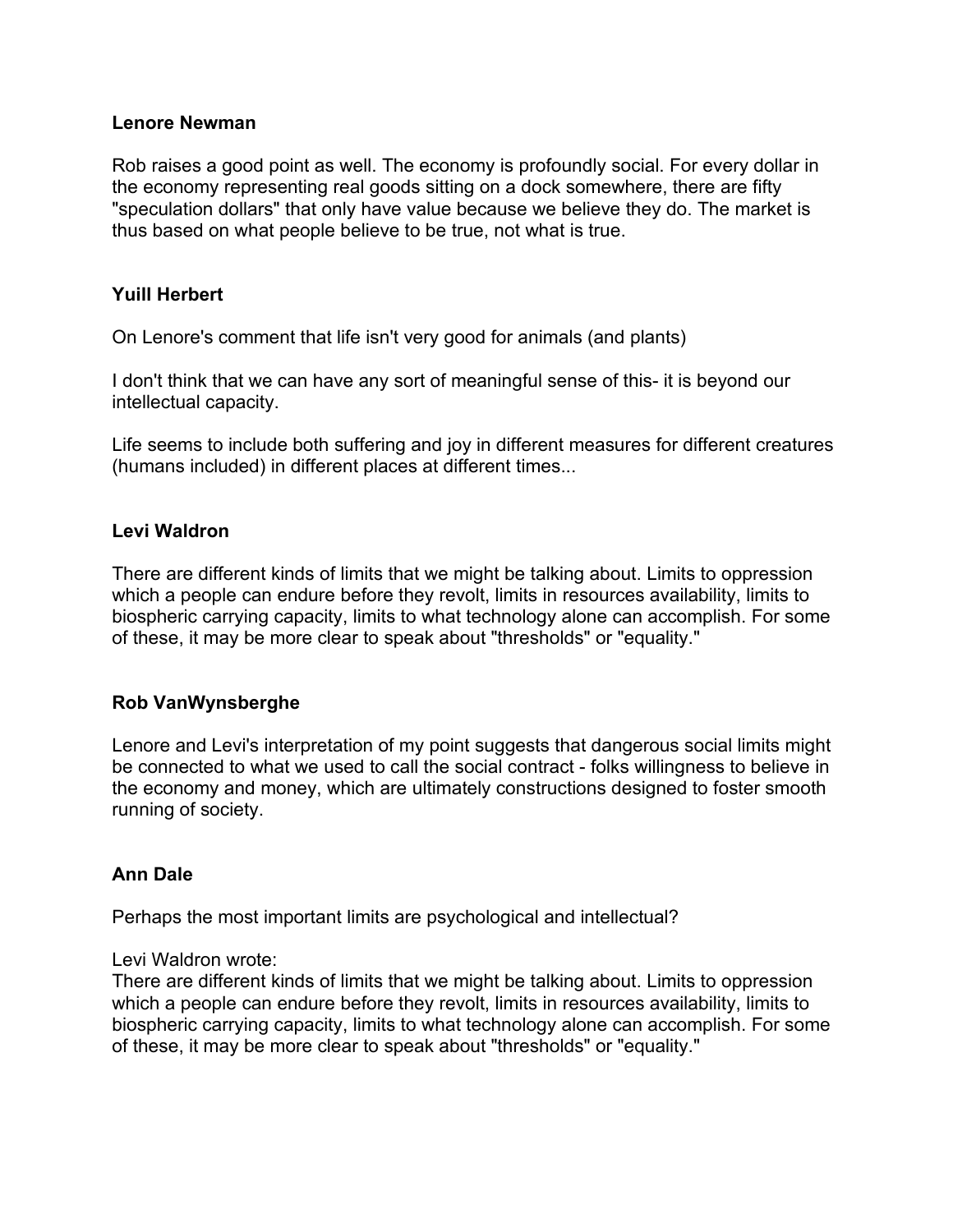#### **Lenore Newman**

Yuill has a good point here on a few things- one, we need to make a choice about how much "wild" we want. Such a choice is often called a "non-marketable" good as a free market will not allocate anything for certain goods such as lighthouses, urban parkland, etc. We have to decide how many of such things we want, because we do have the power to at least disrupt every ecosystem on Earth.

## **Yuill Herbert**

I think the arguments behind Club of Rome are good, but perhaps it didn't get the number right- but who could? I think it is virtually impossible to know what the limits arethis creates an interesting situation for policy-makers and is exactly the situation that people working on climate change are facing now. Except the social and economic limits are no match for the ecological limits and so as Rob says our options are decreasing.

#### **Levi Waldron**

Yuill Herbert wrote: On Lenore's comment that life isn't very good for animals (and plants)

I don't think that we can have any sort of meaningful sense of this- it is beyond our intellectual capacity.

Life seems to include both suffering and joy in different measures for different creatures (humans included) in different places at different times...

That's a pretty broad, sweeping statement Yuill! Do you really think we are incapable of making any estimation of whether a particular animal is suffering or not, for example?

As for your second point, I would suggest that some (many) animal's lives do not contain a mix of suffering and joy. I'd be glad to provide examples...

#### **Lenore Newman**

Some of the limits are intellectual ones Ann, which adds a deeply complex variable to the system, as one can predict when a "genius" will develop something that shifts the entire dialogue.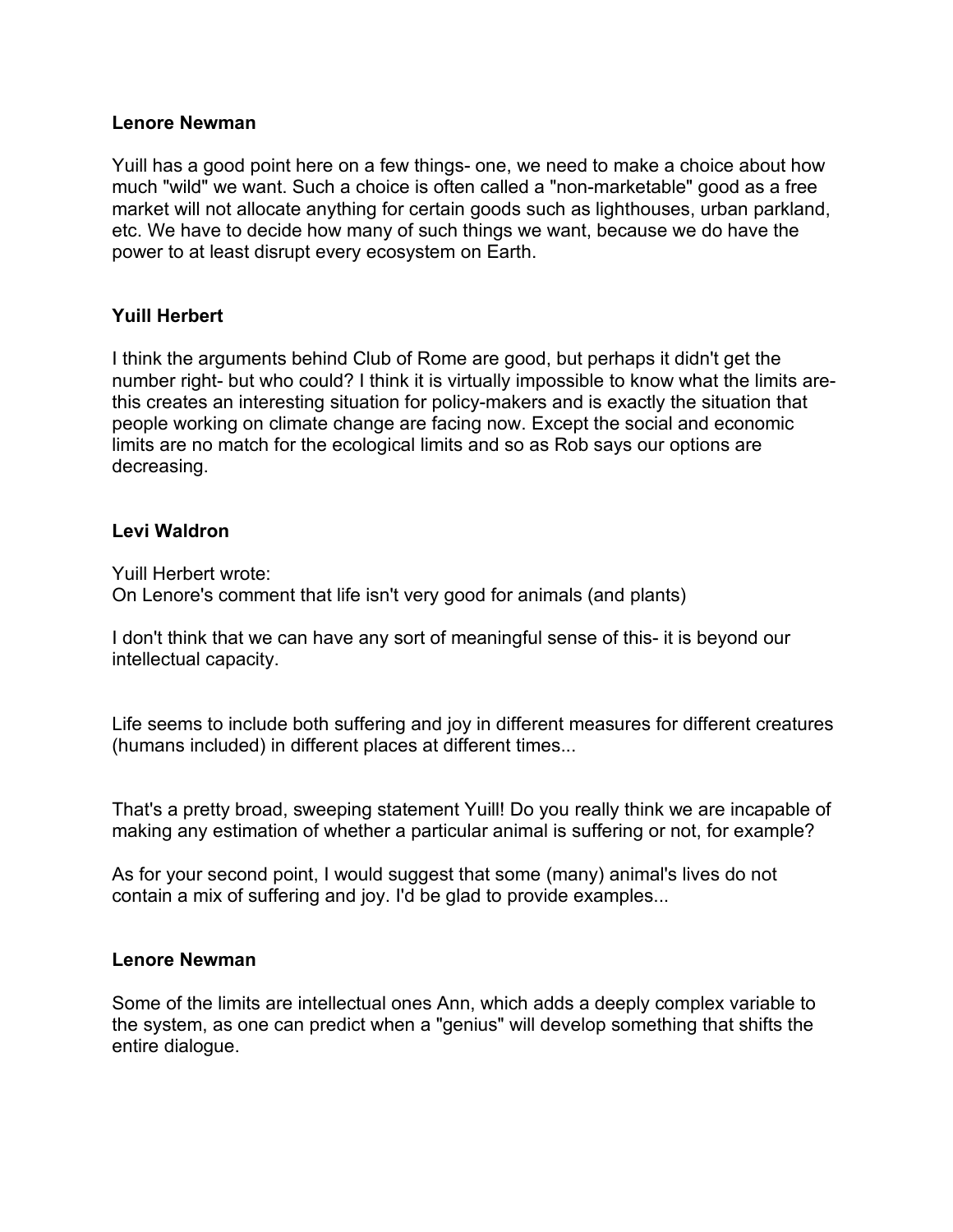Rob, aren't there important considerations of a society optimizing development, it seems to me that many communities in Canada suffer from over-development, uneven development and under-development?

Rob VanWynsberghe wrote:

Lenore and Levi's interpretation of my point suggests that dangerous social limits might be connected to what we used to call the social contract - folks willingness to believe in the economy and money, which are ultimately constructions designed to foster smooth running of society.

## **Rob VanWynsberghe**

Could we test the limits in a systematic way to determine them?

## **Ann Dale**

Ah, the tipping point, what to explain, unexpected dynamic evolving . . .

Lenore Newman wrote:

Some of the limits are intellectual ones Ann, which adds a deeply complex variable to the system, as one can predict when a "genius" will develop something that shifts the entire dialogue.

#### **Lenore Newman**

I don't think so, Rob, but then again I don't believe they are there to find. One of the tenets of complex systems theory is that the only way to absolutely know what will happen in a complex system is to run it, but as we only get one "run" we are kind of stuck

## **Ann Dale**

Do we test them, or do we model them in order to avoid suffering?

Rob VanWynsberghe wrote: Could we test the limits in a systematic way to determine them?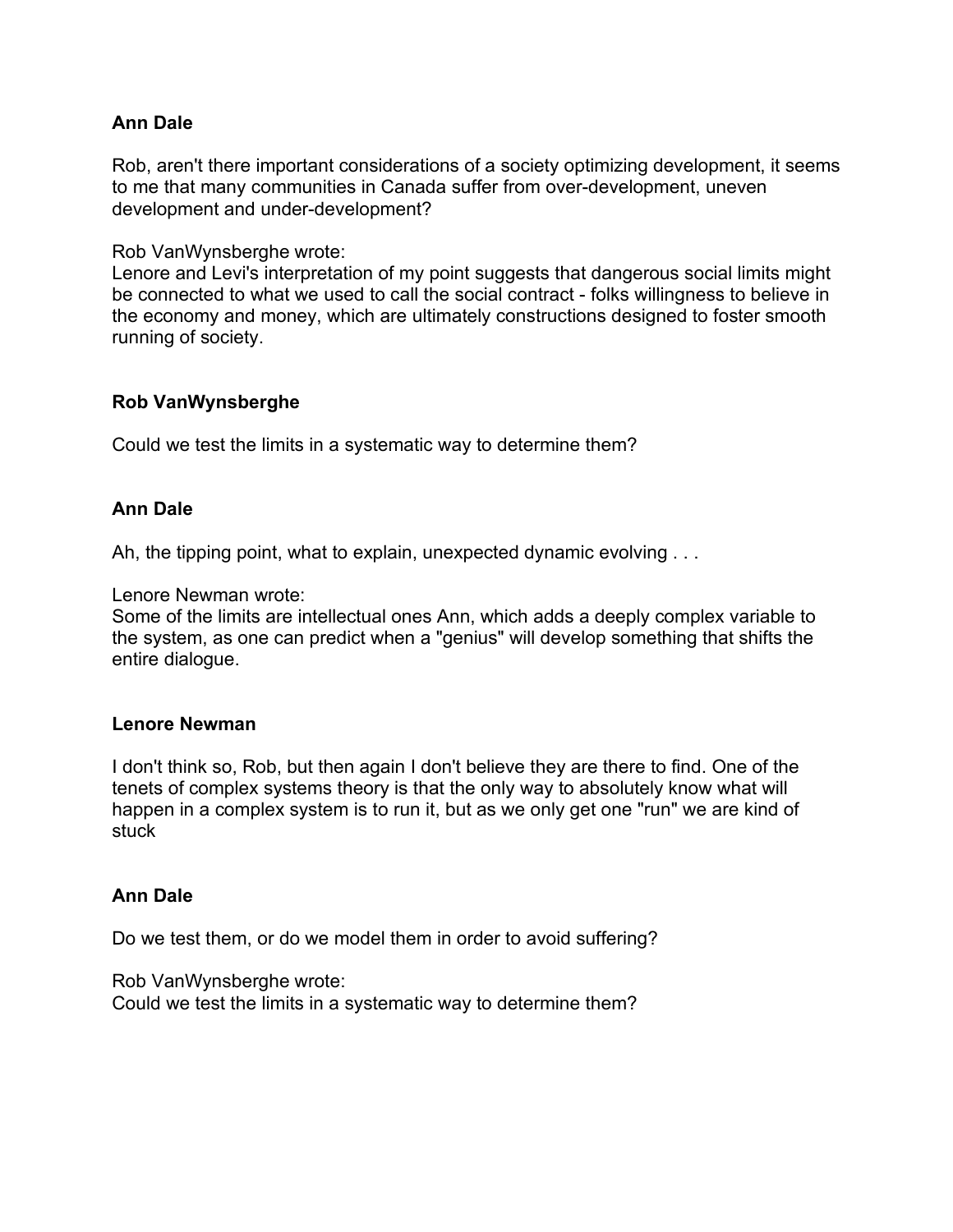Is not climate change real evidence of limits?

## **Yuill Herbert**

Levi Waldron wrote: Yuill Herbert wrote: On Lenore's comment that life isn't very good for animals (and plants)

I don't think that we can have any sort of meaningful sense of this- it is beyond our intellectual capacity.

Life seems to include both suffering and joy in different measures for different creatures (humans included) in different places at different times...

That's a pretty broad, sweeping statement Yuill! Do you really think we are incapable of making any estimation of whether a particular animal is suffering or not, for example?

As for your second point, I would suggest that some (many) animal's lives do not contain a mix of suffering and joy. I'd be glad to provide examples...

I think we can identify both joy and suffering in other species... but we cannot know the quality of life of other species relative to that of our own... It is difficult even within our own sometimes.... For example, is a shorter life always worse than a longer one... The logical extension of this- because a mosquito lives for only a day, is this life any less filled with joy or suffering then that of your average Canadian? A difficult question I think. Is it worse, as a seal, to be eaten by a Killer Whale (which looks gross and horrible to us) then to die in an old age home hooked up to a bunch of tubes? I don't know

## **Rob VanWynsberghe**

Please let me know if handled this quote thing properly. I believe the upside of understanding that the economy is a construction lies in understanding that there is no limit to money. I believe that more and more people are not buying budgets either in their lives or in governments. This means that an important constraint/limit will be removed from the equation and we will being to experiment with different forms of development, backed by our system. To me this is what we need - pilots, demonstrations and cases with which to explore limits and possibilities. Rob VanWynsberghe wrote: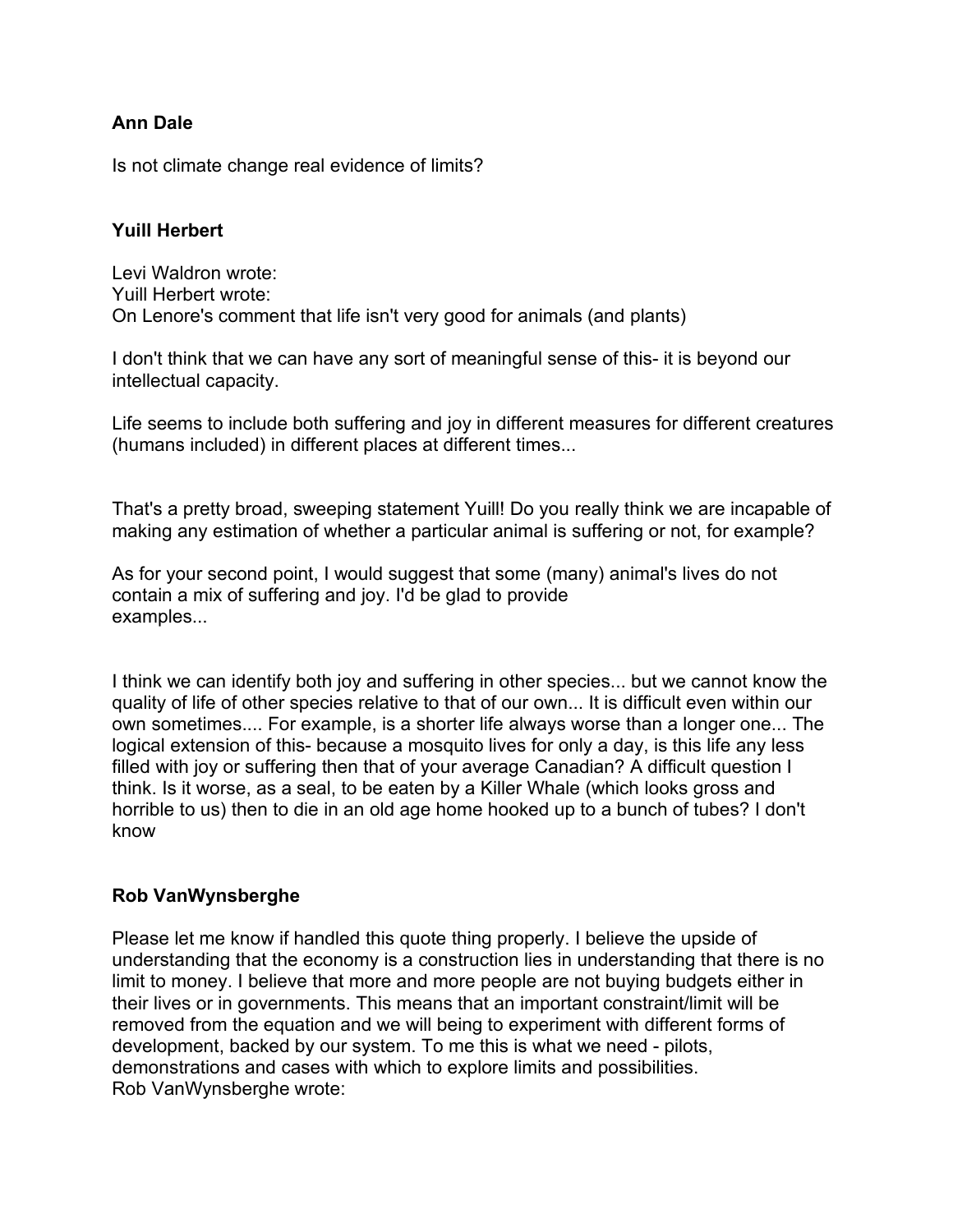Could we test the limits in a systematic way to determine them?

#### **Ann Dale**

Lenore, if we are kind of stuck, what does this mean for decision-makers, in terms of the precautionary principle, regardless of whether or not limits exist?

Lenore Newman wrote:

I don't think so, Rob, but then again I don't believe they are there to find. One of the tenets of complex systems theory is that the only way to absolutely know what will happen in a complex system is to run it, but as we only get one "run" we are kind of stuck

#### **Lenore Newman**

Ann Dale wrote: Is not climate change real evidence of limits?

No, climate change is real evidence of impact. It suggests we are changing the environment around of. What we do about it will depend on whether we think the changes will be damaging.

#### **Levi Waldron**

Ann Dale wrote: Do we test them, or do we model them in order to avoid suffering?

Rob VanWynsberghe wrote:

Could we test the limits in a systematic way to determine them?

What kind of limits do you mean? Generally, I don't think we can test them or model the most important limits, in any useful way. That is, a way that makes reliable predictions and where the answers don't come too late. But there are other good reasons to act.

#### **Ann Dale**

Rob, I don't understand, the economy is a social construction, and thus there is no limit to money. But the economy removed from the constraints of the biosphere will simply result in the decline of all of the limiting factors of production not priced properly at this moment--air, water, soil?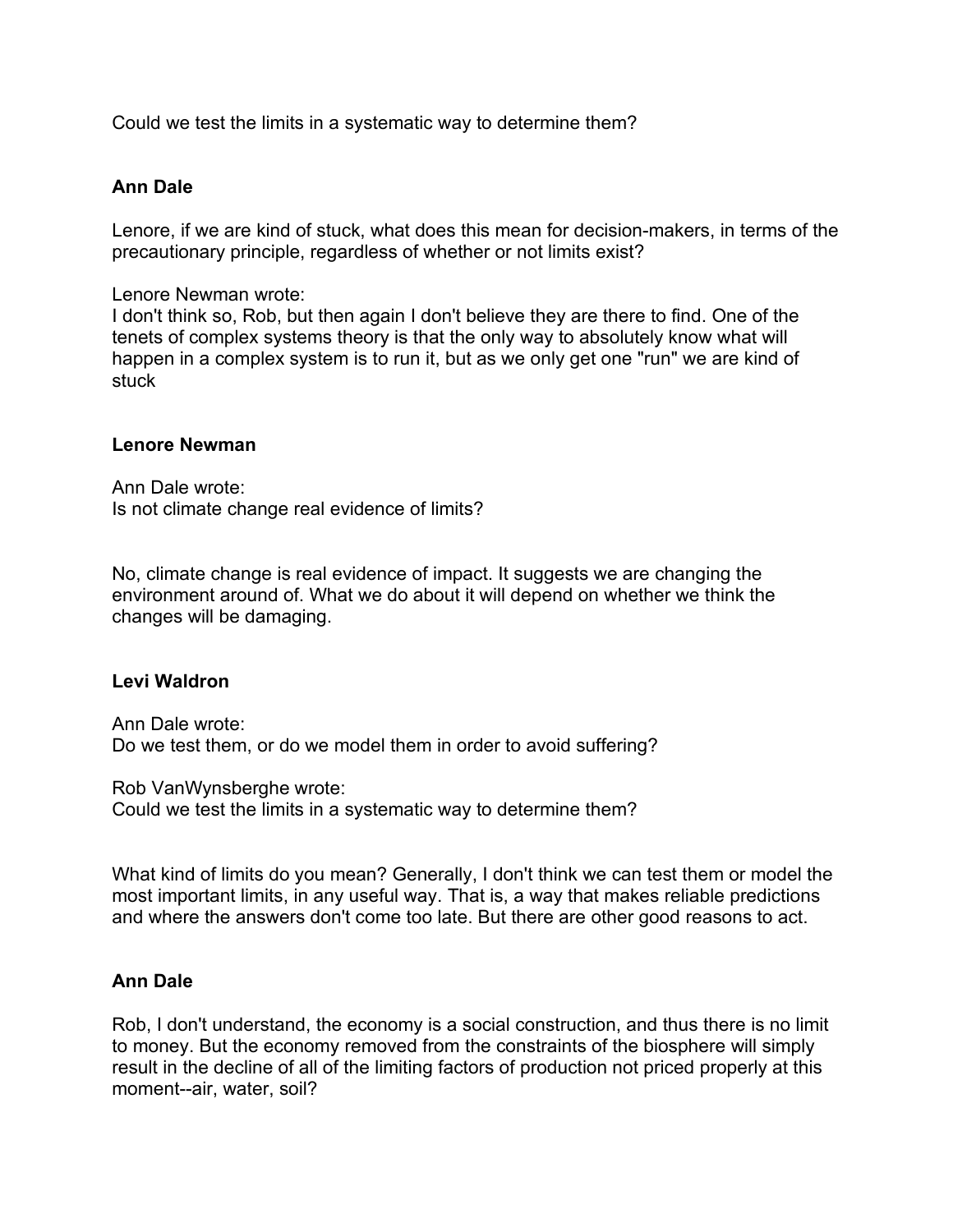Rob VanWynsberghe wrote:

Please let me know if handled this quote thing properly. I believe the upside of understanding that the economy is a construction lies in understanding that there is no limit to money. I believe that more and more people are not buying budgets either in their lives or in governments. This means that an important constraint/limit will be removed from the equation and we will being to experiment with different forms of development, backed by our system. To me this is what we need - pilots, demonstrations and cases with which to explore limits and possibilities. Rob VanWynsberghe wrote:

Could we test the limits in a systematic way to determine them?

## **Lenore Newman**

I think a weak precautionary principle is critical. For example, Ontario will pay a lot of money to make nuclear energy and produce waste that will be deadly for thousands of years. A bad outcome in this case is almost certain. However sometimes the potential problem can't be seen, so the precautionary principle fails.

## **Yuill Herbert**

Ann Dale wrote: Is not climate change real evidence of limits?

I think climate change is an indicator of limits- a limit to how much C02 we can put in the atmosphere and maintain snow covered ski hills, amongst a host of other, probably much more important things.

The social limit is our ability to adjust to these changes in a peaceful way which is a feedback on our ability to adjust our economic systems to ensure that everyone has access to what they need in rapidly changing conditions.

So in terms of the ecosystem the limit is the atmosphere's ability to absorb C02

In terms of society, the limit is the ability of society to evolve its farming systems, forestry systems, fisheries etc to meet the changing conditions

## **Rob VanWynsberghe**

I am suggesting that we need to use the current economy, which is not linked to ecological limits to experiment with lives within limits. Ann Dale wrote: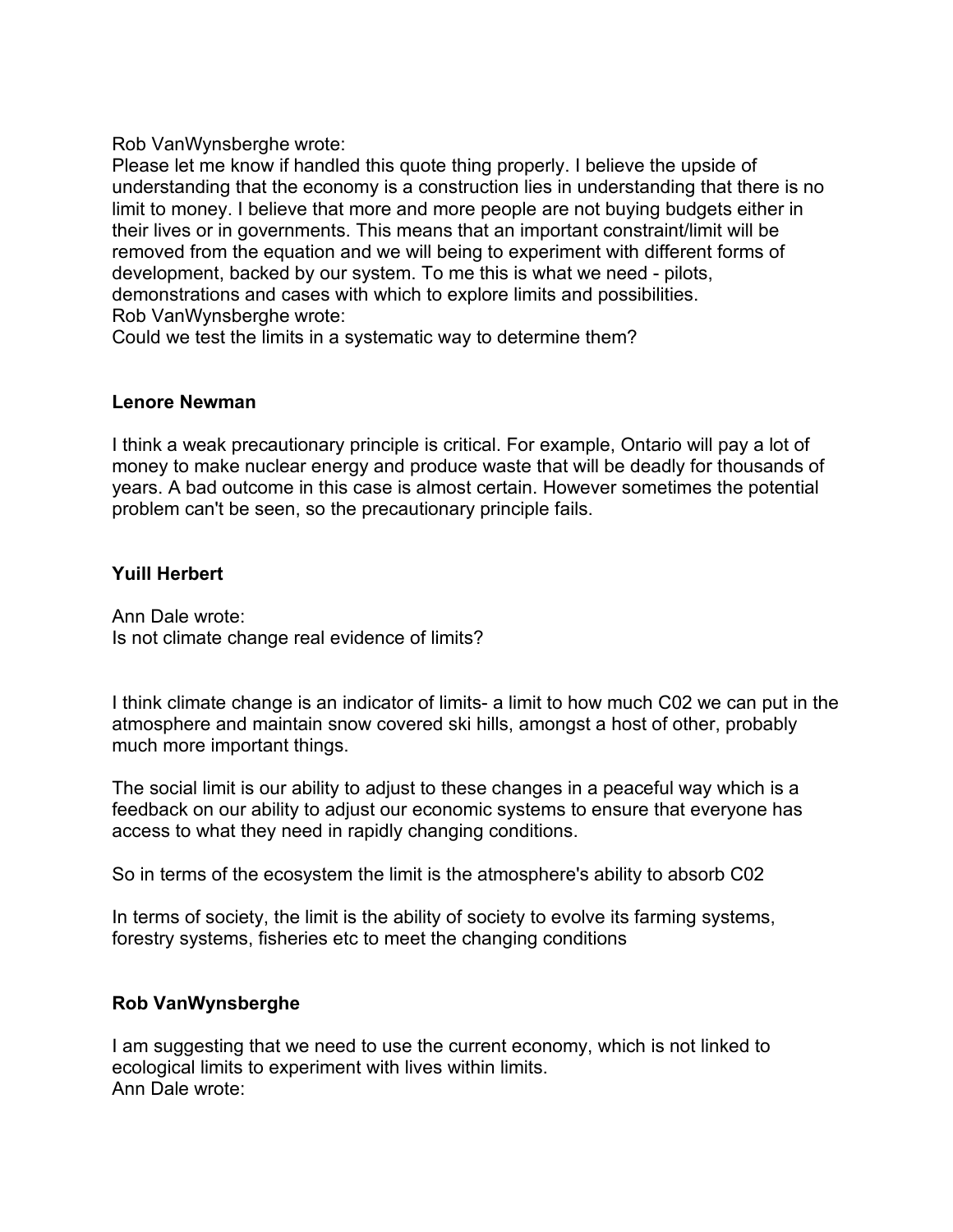Rob, I don't understand, the economy is a social construction, and thus there is no limit to money. But the economy removed from the constraints of the biosphere will simply result in the decline of all of the limiting factors of production not priced properly at this moment--air, water, soil?

## Rob VanWynsberghe wrote:

Please let me know if handled this quote thing properly. I believe the upside of understanding that the economy is a construction lies in understanding that there is no limit to money. I believe that more and more people are not buying budgets either in their lives or in governments. This means that an important constraint/limit will be removed from the equation and we will being to experiment with different forms of development, backed by our system. To me this is what we need - pilots, demonstrations and cases with which to explore limits and possibilities. Rob VanWynsberghe wrote:

Could we test the limits in a systematic way to determine them?

#### **Lenore Newman**

Rob is right to a degree, there is no limit to money and that creates some interesting distortions of the way that innovation advances. I paid for my doctorate by day trading, and I quickly learned what a weird thing the market is. One buys a company that is likely a fraud and tries to quickly sell it to someone who wants it a little worse than you do, like an endless musical chairs. The weird part is that almost incidentally innovation gets funded, and new ideas are pushed forward.

## **Ann Dale**

Why is it only evidence of impacts, I agree with Yuill, to me it is a fundamental indicator that we have exceeded the planet's carrying capacity or ecological footprint?

Lenore Newman wrote: Ann Dale wrote: Is not climate change real evidence of limits?

No, climate change is real evidence of impact. It suggests we are changing the environment around of. What we do about it will depend on whether we think the changes will be damaging.

## **Rob VanWynsberghe**

Exactly.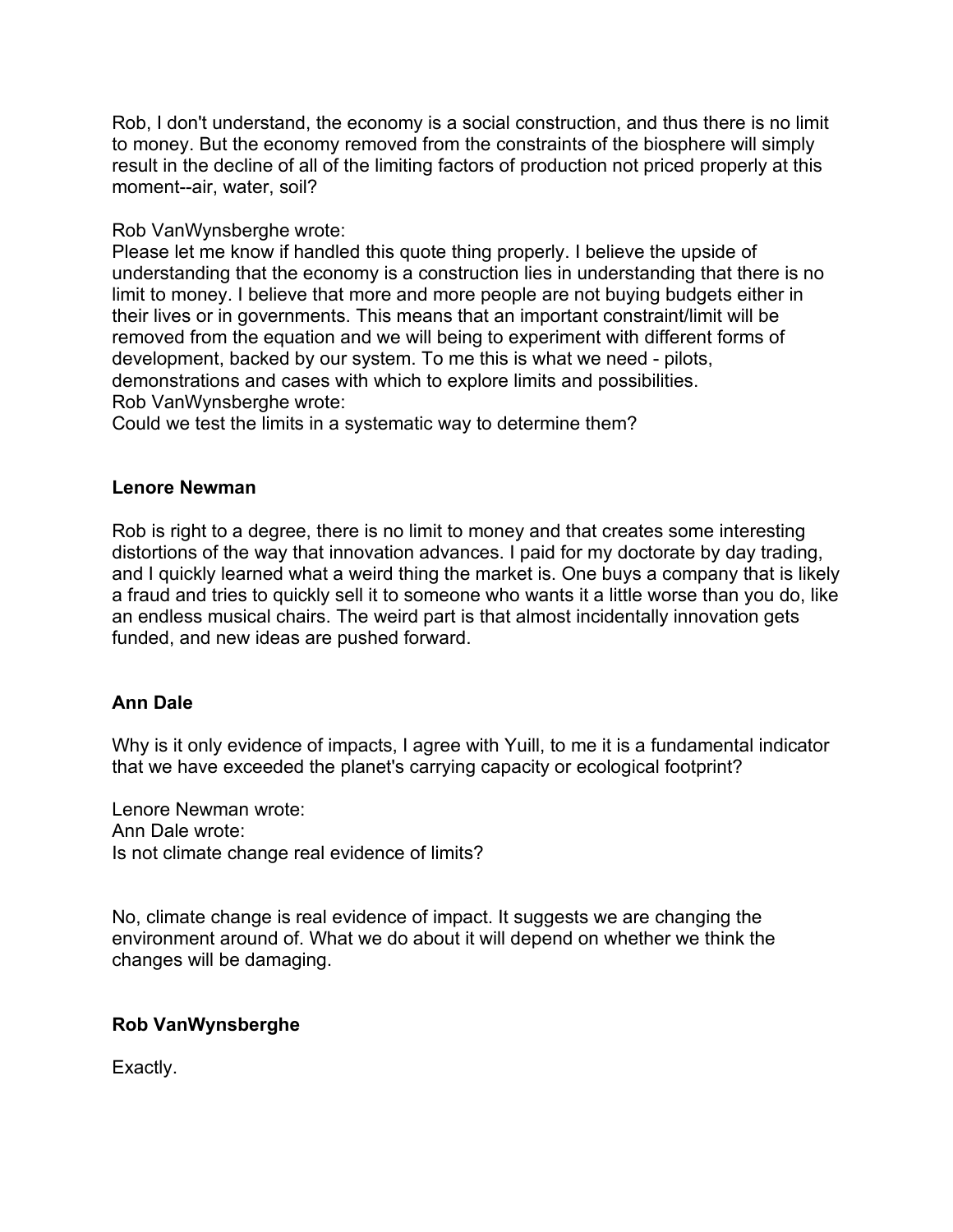Lenore Newman wrote:

Rob is right to a degree, there is no limit to money and that creates some interesting distortions of the way that innovation advances. I paid for my doctorate by day trading, and I quickly learned what a weird thing the market is. One buys a company that is likely a fraud and tries to quickly sell it to someone who wants it a little worse than you do, like an endless musical chairs. The weird part is that almost incidentally innovation gets funded, and new ideas are pushed forward.

#### **Levi Waldron**

I would say there are limits to money: more precisely, limits to how much the quantity of money in the economy can outstrip tangible items of real value. But again, it's a complex mixture of social, economic, physical, and time factors. I'm hesitant to go on too much about this because I'm not at all expert in economy, but I think that past stock market crashes are a demonstration of this, although with temporary limits that were later exceeded due to changing conditions.

## **Yuill Herbert**

Ann Dale wrote:

Why is it only evidence of impacts, I agree with Yuill, to me it is a fundamental indicator that we have exceeded the planet's carrying capacity or ecological footprint?

Lenore Newman wrote: Ann Dale wrote: Is not climate change real evidence of limits?

No, climate change is real evidence of impact. It suggests we are changing the environment around of. What we do about it will depend on whether we think the changes will be damaging.

Many of the economists who are sitting on the fence between ecological and neoliberal economics argue that it is possible to create an economy that it is nearly or even entirely independent of natural resources. I don't believe that can be, as the fundamental purpose of an economy is to produce and distribute the very basic needs such as food, shelter, clothing, etc. So I don't think you can have an economy separate from the ecological system.

#### **Lenore Newman**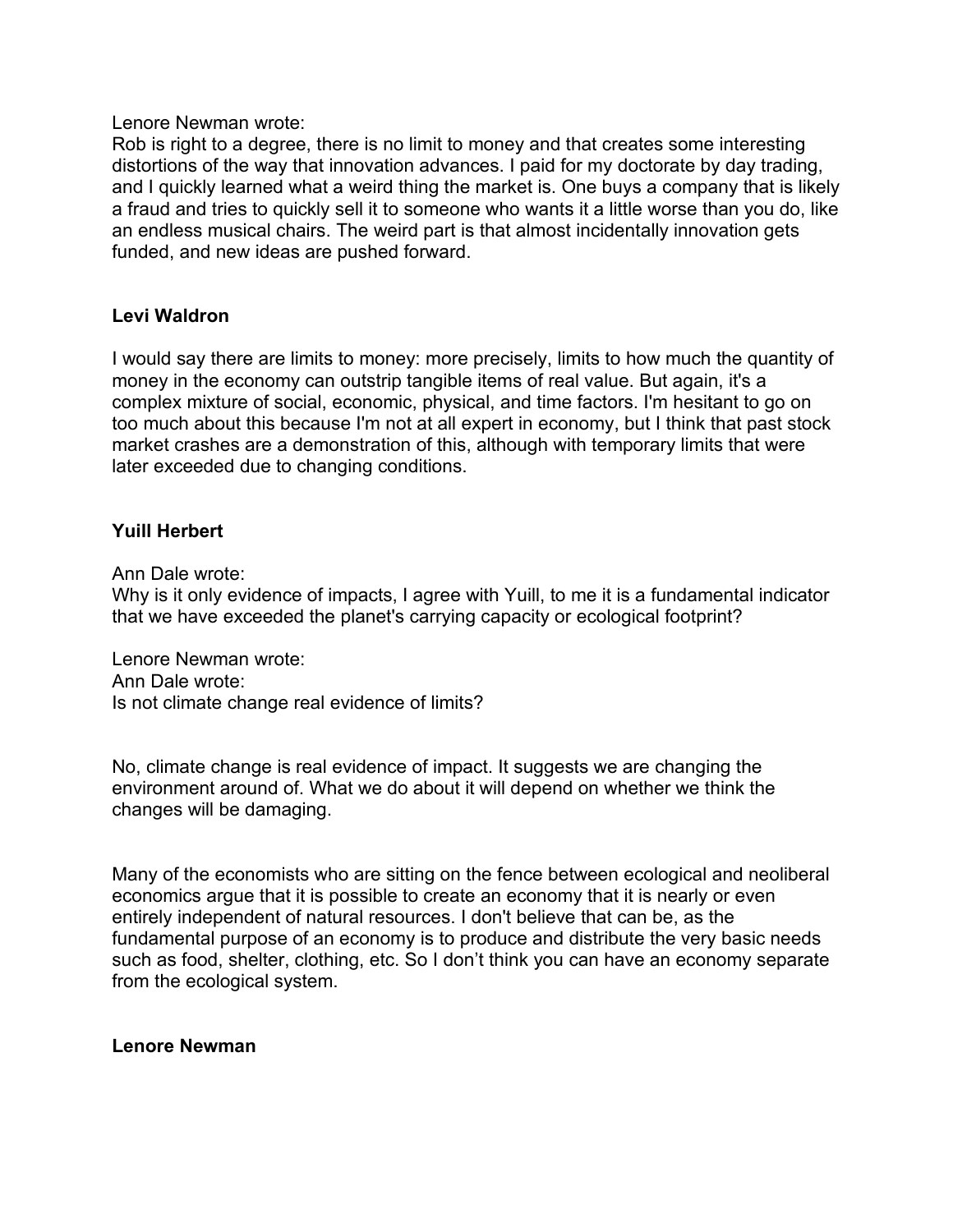Ann, my point is everything we do creates changes. If we were to all drop dead tomorrow, the atmosphere would be its old self again in a century or so, a drop in the bucket of geologic time. Now I do believe that global warming is a huge problem, but not because it transgresses some physical law- only because it is likely to cause us a lot of grief, and damage Earth's ecosystems, which I happen to value. There are ways to right what we have done- what is concerning to me is that people aren't too interested in actually doing those things.

Ann Dale wrote:

Why is it only evidence of impacts, I agree with Yuill, to me it is a fundamental indicator that we have exceeded the planet's carrying capacity or ecological footprint?

Lenore Newman wrote: Ann Dale wrote: Is not climate change real evidence of limits?

No, climate change is real evidence of impact. It suggests we are changing the environment around of. What we do about it will depend on whether we think the changes will be damaging.

## **Ann Dale**

Yuill raises an interesting point, the separation of the economy from natural systems. What about the separation of money from production, coupled with the separation of labour and companies from place-based communities?

Yuill Herbert wrote:

Ann Dale wrote:

Why is it only evidence of impacts, I agree with Yuill, to me it is a fundamental indicator that we have exceeded the planet's carrying capacity or ecological footprint?

Lenore Newman wrote: Ann Dale wrote: Is not climate change real evidence of limits?

No, climate change is real evidence of impact. It suggests we are changing the environment around of. What we do about it will depend on whether we think the changes will be damaging.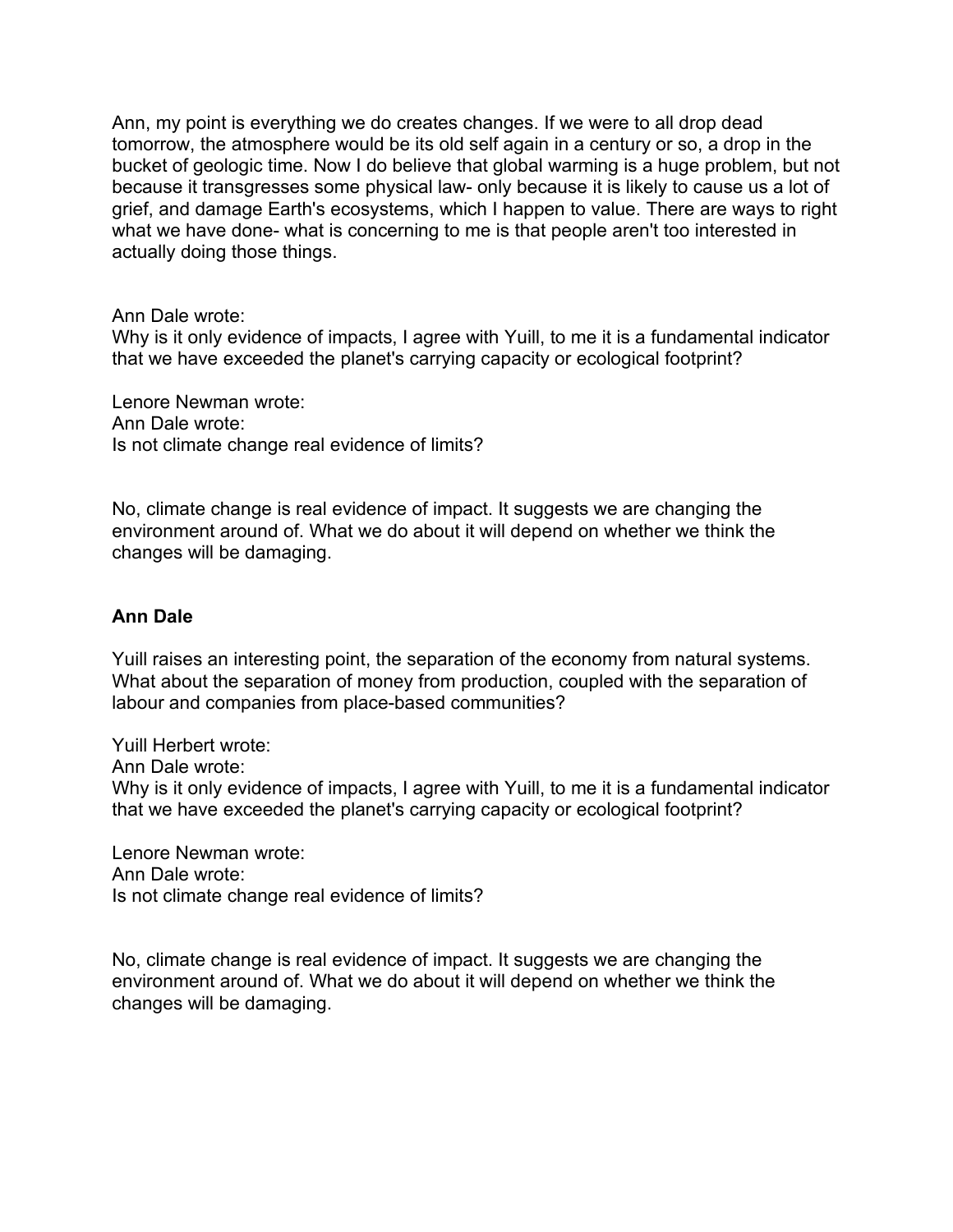Many of the economists who are sitting on the fence between ecological and neoliberal economics argue that it is possible to create an economy that it is nearly or even entirely independent of natural resources. I don't believe that can be, as the fundamental purpose of an economy is to produce and distribute the very basic needs such as food, shelter, clothing, etc. So I don't think you can have an economy separate from the ecological system.

## **Lenore Newman**

That is quite true, Yuill. "Etherialization" as it is called can make things better, but at some level there is a need to produce raw goods to keep people fed.

Many of the economists who are sitting on the fence between ecological and neoliberal economics argue that it is possible to create an economy that it is nearly or even entirely independent of natural resources. I don't believe that can be, as the fundamental purpose of an economy is to produce and distribute the very basic needs such as food, shelter, clothing, etc. So I don't think you can have an economy separate from the ecological system.[/quote]

# **Levi Waldron**

Ann Dale wrote:

Why is it only evidence of impacts, I agree with Yuill, to me it is a fundamental indicator that we have exceeded the planet's carrying capacity or ecological footprint?

I suppose because we could only know it was a surpassed \*limit\* once we knew for certain that our economy, or population, or something, were permanently diminished and would never recover. And who wants to wait until we know that? Not me.

## **Lenore Newman**

True Levi, but we could never know that there wasn't a solution that we didn't think of. However I think you hit the critical point- do we WANT to live in a world where we are constantly having to rescue ourselves from oncoming disaster? Where we could well fail? I don't really want to, I would rather have a bit of a buffer built in.

Levi Waldron wrote:

Ann Dale wrote:

Why is it only evidence of impacts, I agree with Yuill, to me it is a fundamental indicator that we have exceeded the planet's carrying capacity or ecological footprint?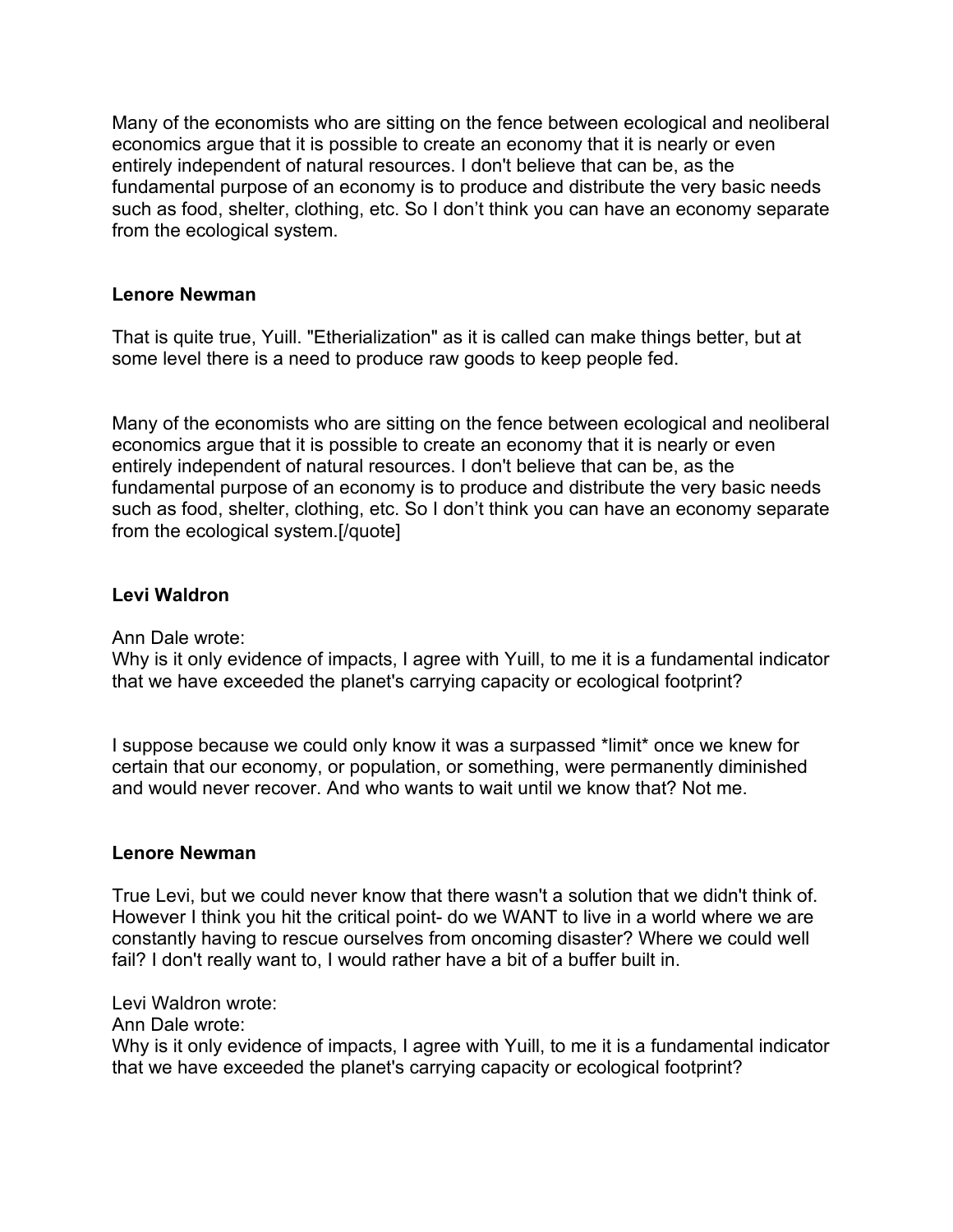I suppose because we could only know it was a surpassed \*limit\* once we knew for certain that our economy, or population, or something, were permanently diminished and would never recover. And who wants to wait until we know that? Not me.

## **Yuill Herbert**

Levi Waldron wrote:

Ann Dale wrote:

Why is it only evidence of impacts, I agree with Yuill, to me it is a fundamental indicator that we have exceeded the planet's carrying capacity or ecological footprint?

I suppose because we could only know it was a surpassed \*limit\* once we knew for certain that our economy, or population, or something, were permanently diminished and would never recover. And who wants to wait until we know that? Not me.

Sounds like we need to apply the precautionary approach to the economy

#### **Rob VanWynsberghe**

Food is a good example of something that is heading away from natural limits. Nanotechnology is making it possible to produce food in the lab. Social institutions prime directives are to remain vital, the economy will do everything it can to remain powerful and it is in competition with all other social institutions. Lenore Newman wrote:

That is quite true, Yuill. "Etherialization" as it is called can make things better, but at some level there is a need toproduce raw goods to keep people fed.

Many of the economists who are sitting on the fence between ecological and neoliberal economics argue that it is possible to create an economy that it is nearly or even entirely independent of natural resources. I don't believe that can be, as the fundamental purpose of an economy is to produce and distribute the very basic needs such as food, shelter, clothing, etc. So I don't think you can have an economy separate from the ecological system.

[/quote]

#### **Levi Waldron**

Lenore Newman wrote:

That is quite true, Yuill. "Etherialization" as it is called can make things better, but at some level there is a need to produce raw goods to keep people fed.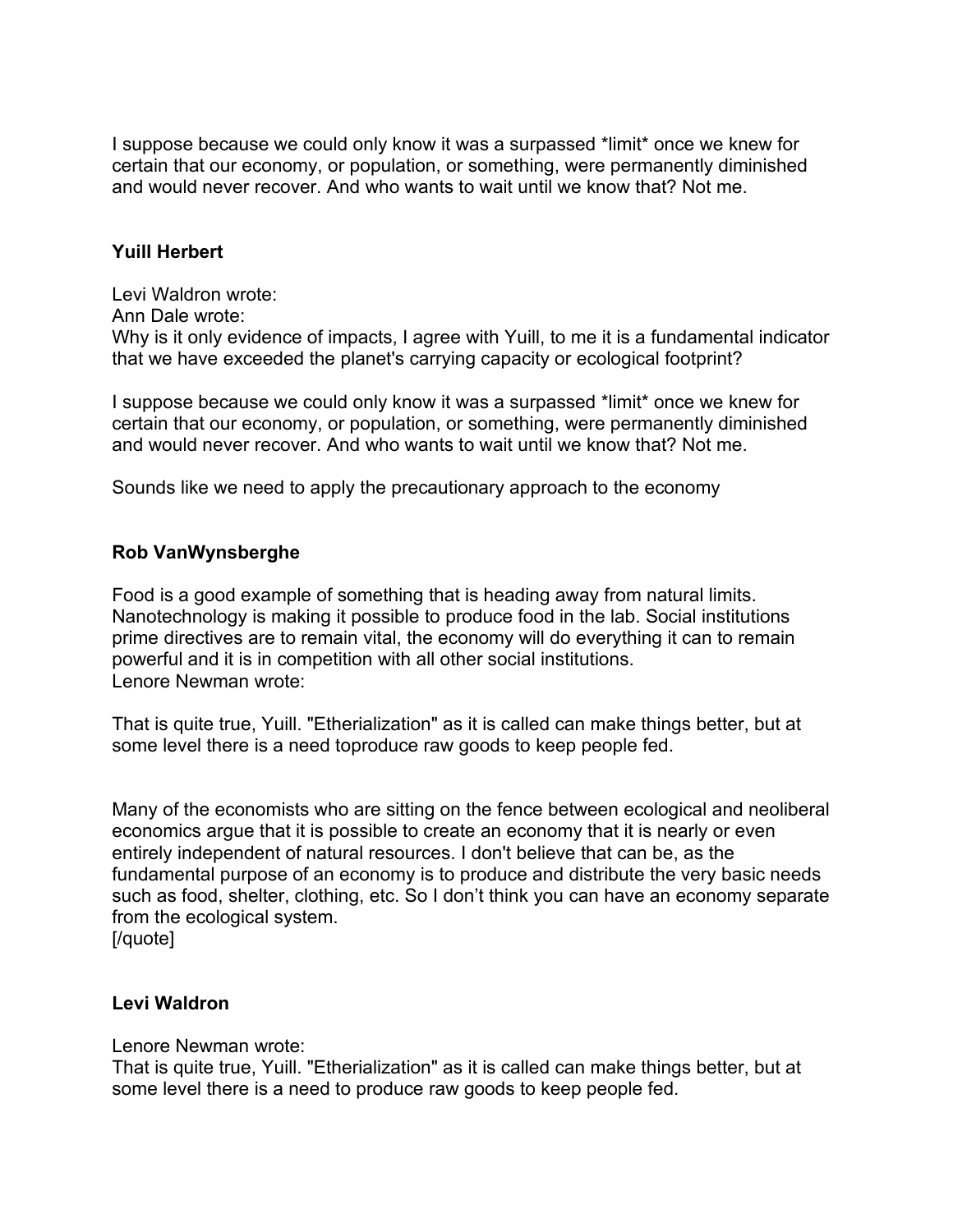I must say I can't imagine what an "etherialized" economy would look like. At the very least, it would look nothing like what we have today. A world where non-tangible items are ever increasingly more valued than anything requiring resource consumption. Hmm, sounds like a non-consumer society...

## **Ann Dale**

Shouldn't all communities adopt the precautionary principle for their future sustainability?

Yuill Herbert wrote:

Sounds like we need to apply the precautionary approach to the economy

# **Yuill Herbert**

So we are left with a tricky situation:

we have ecological limits: these are not recognized by the people in control

in theory there are no social limits but in practice, the limitation seems to be the speed at which society can meaningfully anticipate change and accordingly adjust itself (prior to being in crisis mode)

and the economists are out to lunch... (except for a few)

# **Ann Dale**

How many of us believe in natural limits?

Rob VanWynsberghe wrote:

Food is a good example of something that is heading away from natural limits. Nanotechnology is making it possible to produce food in the lab. Social institutions prime directives are to remain vital, the economy will do everything it can to remain powerful and it is in competition with all other social institutions. Lenore Newman wrote:

That is quite true, Yuill. "Etherialization" as it is called can make things better, but at some level there is a need to produce raw goods to keep people fed.

Many of the economists who are sitting on the fence between ecological and neoliberal economics argue that it is possible to create an economy that it is nearly or even entirely independent of natural resources. I don't believe that can be, as the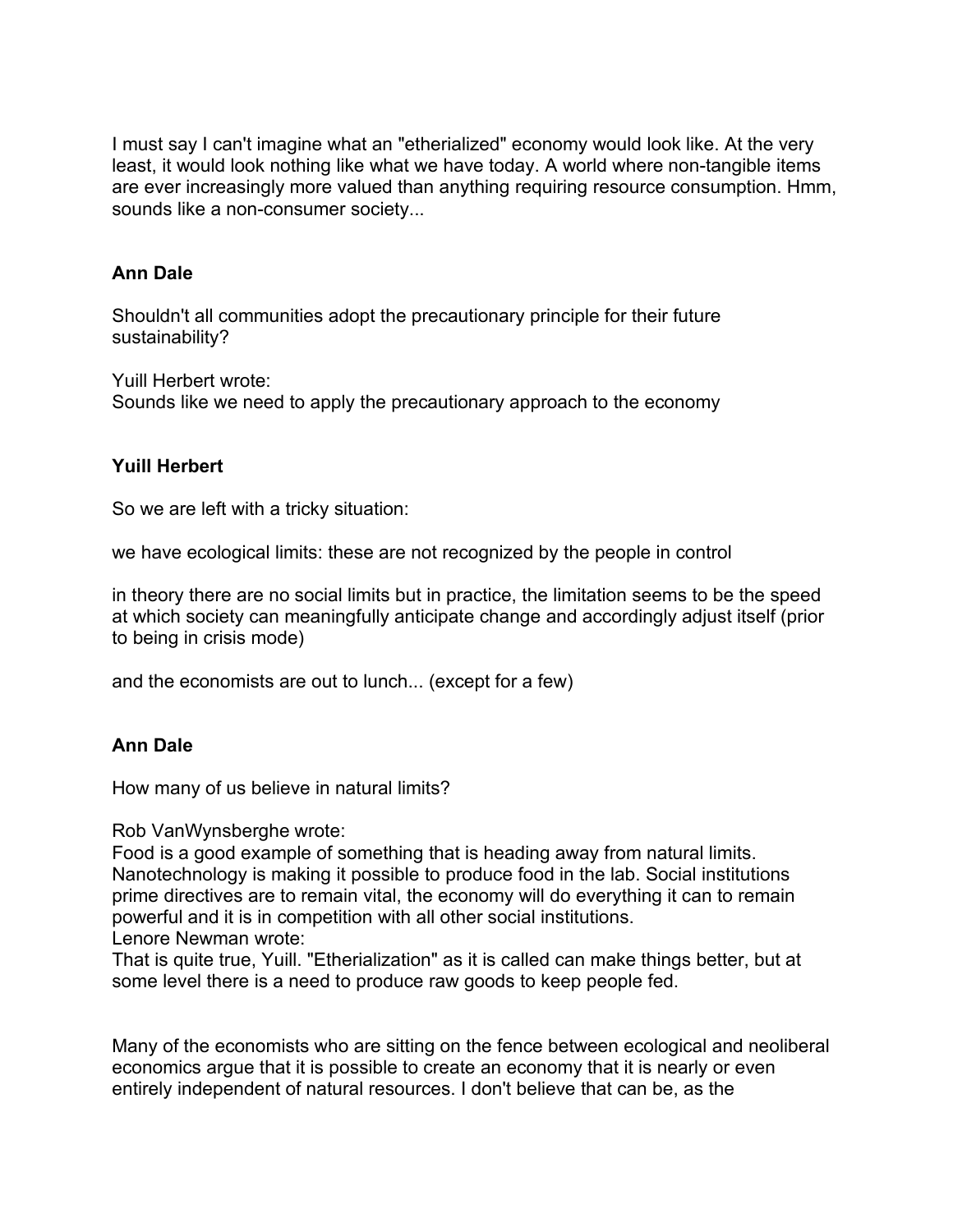fundamental purpose of an economy is to produce and distribute the very basic needs such as food, shelter, clothing, etc. So I don't think you can have an economy separate from the ecological system. [/quote]

## **Yuill Herbert**

Ann Dale wrote: Shouldn't all communities adopt the precautionary principle for their future sustainability?

Yuill Herbert wrote: Sounds like we need to apply the precautionary approach to the economy

But the people in control don't like that...

# **Ann Dale**

Many quote human ingenuity and innovation as one means to make limits more plastic, however, Yuill raises an important point, the lack of recognition. Why have we failed to communicate the science of climate change to political parties, and I won't ask anyone to predict the outcome of the our election:)

Yuill Herbert wrote: So we are left with a tricky situation:

we have ecological limits: these are not recognized by the people in control

in theory there are no social limits but in practice, the limitation seems to be the speed at which society can meaningfully anticipate change and accordingly adjust itself (prior to being in crisis mode)

and the economists are out to lunch... (except for a few)

## **Lenore Newman**

I don't believe there are any ecological social or economic limits that we cannot in theory transcend. Note this is different from saying we should transcend those limits, at least not without discussion. It is also different than saying we will transcend those limits.

Ann Dale wrote: How many of us believe in natural limits?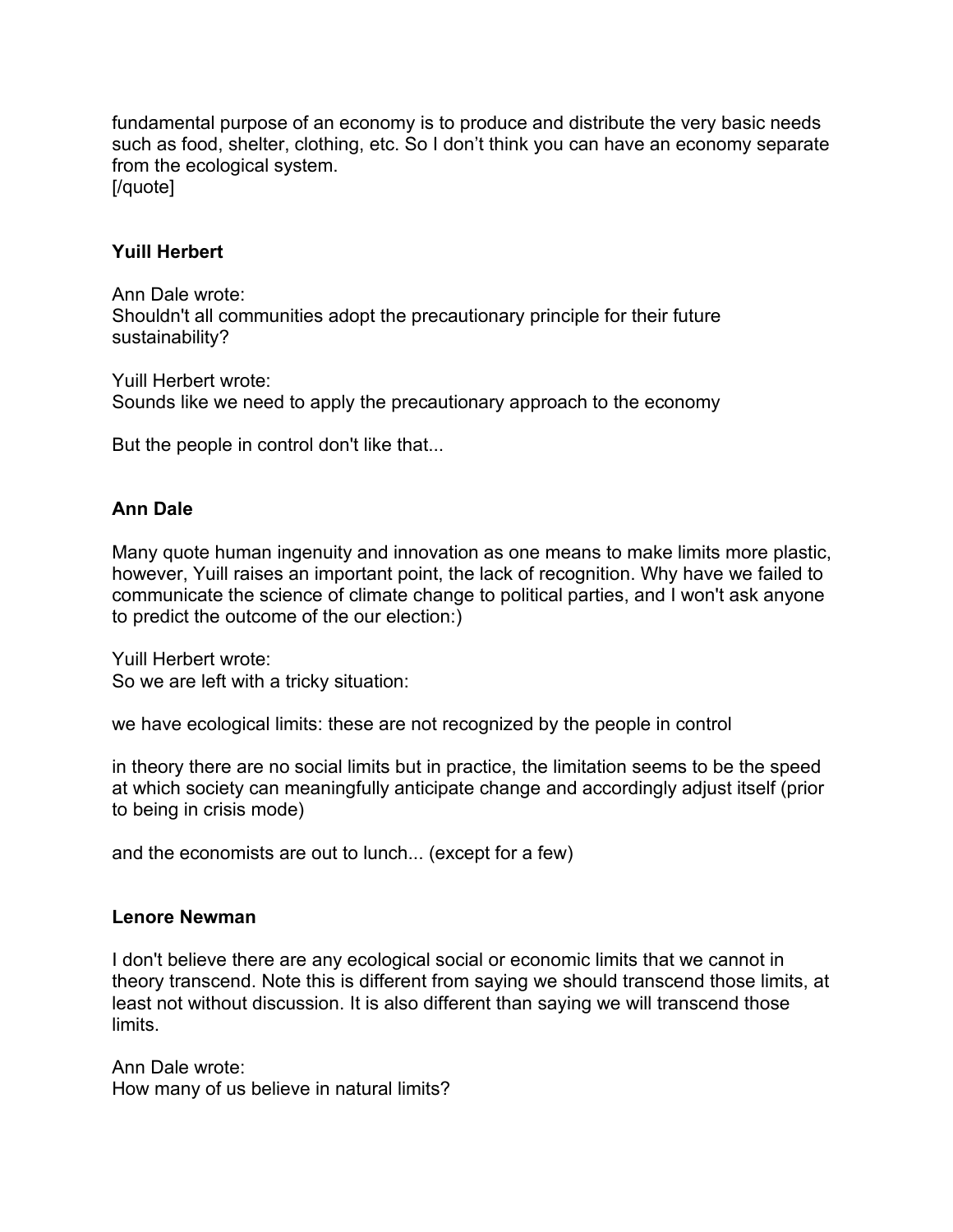Rob VanWynsberghe wrote:

Food is a good example of something that is heading away from natural limits. Nanotechnology is making it possible to produce food in the lab. Social institutions prime directives are to remain vital, the economy will do everything it can to remain powerful and it is in competition with all other social institutions. Lenore Newman wrote:

That is quite true, Yuill. "Etherialization" as it is called can make things better, but at some level there is a need to produce raw goods to keep people fed.

Many of the economists who are sitting on the fence between ecological and neoliberal economics argue that it is possible to create an economy that it is nearly or even entirely independent of natural resources. I don't believe that can be, as the fundamental purpose of an economy is to produce and distribute the very basic needs such as food, shelter, clothing, etc. So I don't think you can have an economy separate from the ecological system.

[/quote]

# **Rob VanWynsberghe**

I think that we have imposed limits on thinking in our being socialized into consumers. We need to destroy those limits in order to address other limits. Consumption is about a limited range of choice and we need to blow our minds in order to expand this ingrained form of thinking. E-dialogues blow my mind, for example.

Yuill Herbert wrote: So we are left with a tricky situation:

we have ecological limits: these are not recognized by the people in control

in theory there are no social limits but in practice, the limitation seems to be the speed at which society can meaningfully anticipate change and accordingly adjust itself (prior to being in crisis mode)

and the economists are out to lunch... (except for a few)

## **Yuill Herbert**

Ann Dale wrote:

Many quote human ingenuity and innovation as one means to make limits more plastic, however, Yuill raises an important point, the lack of recognition. Why have we failed to communicate the science of climate change to political parties, and I won't ask anyone to predict the outcome of the our election:)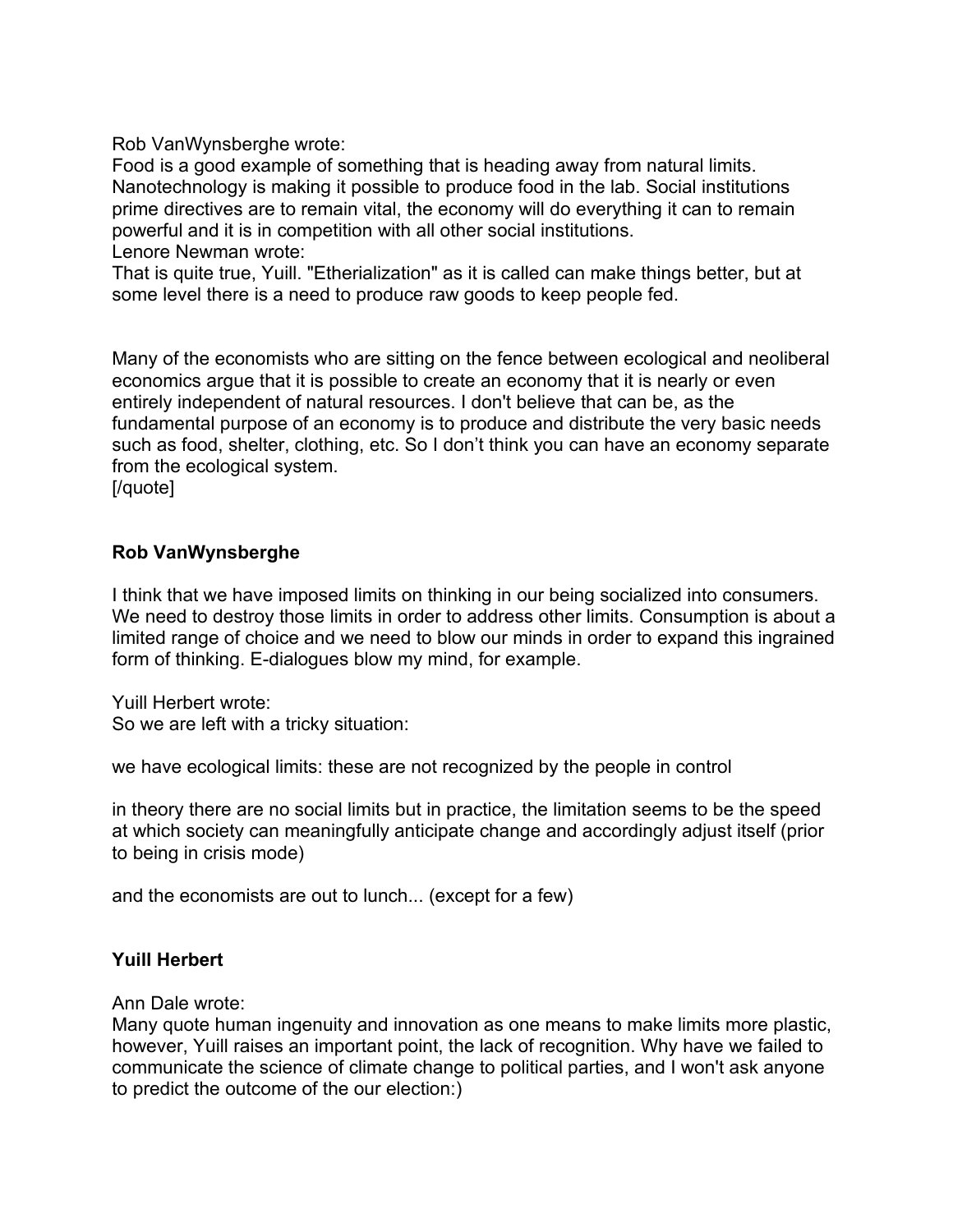Yuill Herbert wrote: So we are left with a tricky situation:

we have ecological limits: these are not recognized by the people in control

in theory there are no social limits but in practice, the limitation seems to be the speed at which society can meaningfully anticipate change and accordingly adjust itself (prior to being in crisis mode)

and the economists are out to lunch... (except for a few)

I am just beginning to understand one of the great new examples of human ingenuitynamely Nanotechnology. The sharpest double edged sword going. On one hand it will provide unlimited solar power for the world while on the other it could completely 'artificially' nature, with unknown consequences. The EPA recently released its white paper in which it called for voluntary recognition of possible problems because the EPA 'didn't have the capacity to understand the environmental implications'. Nor does anyone else, I would posit...

# **Yuill Herbert**

Rob VanWynsberghe wrote:

I think that we have imposed limits on thinking in our being socialized into consumers. We need to destroy those limits in order to address other limits. Consumption is about a limited range of choice and we need to blow our minds in order to expand this ingrained form of thinking. E-dialogues blow my mind, for example.

Yuill Herbert wrote:

So we are left with a tricky situation:

we have ecological limits: these are not recognized by the people in control in theory there are no social limits but in practice, the limitation seems to be the speed at which society can meaningfully anticipate change and accordingly adjust itself (prior to being in crisis mode)

and the economists are out to lunch... (except for a few)

Some sort of revolution? (not Marxist-Leninist)- how about the 'cooperative' revolution?

# **Levi Waldron**

[quote="Ann Dale"]How many of us believe in natural limits?</quote>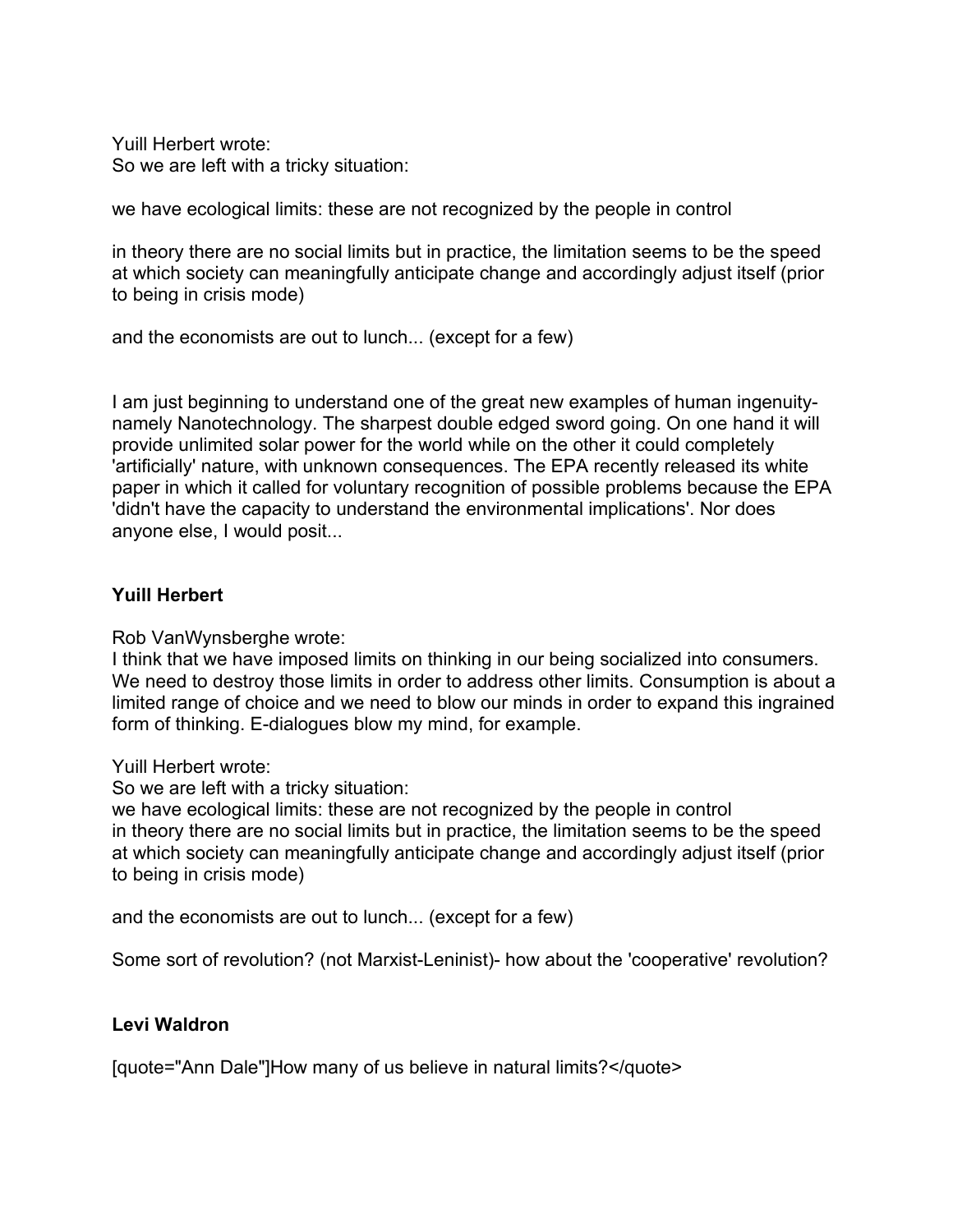From my background in physics, I think "of course there are natural limits." The speed of light is an absolute natural limit, the earth is a finite size, we have a finite time before being engulfed by the sun. I just think that these absolute, natural limits, will not keep us from making the atmosphere inhospitable, from devastating biodiversity, or terribly oppressing people and (non-human) animals. And such problems are where my concerns and majority of communications about the environment lie, rather than when we will run out of resources

# **Levi Waldron**

[quote="Ann Dale"]How many of us believe in natural limits?</quote>

From my background in physics, I think "of course there are natural limits." The speed of light is an absolute natural limit, the earth is a finite size, we have a finite time before being engulfed by the sun. I just think that these absolute, natural limits, will not keep us from making the atmosphere inhospitable, from devastating biodiversity, or terribly oppressing people and (non-human) animals. And such problems are where my concerns and majority of communications about the environment lie, rather than when we will run out of resources.

#### **Lenore Newman**

Yuill has referred several times to the "people in control". I used to look for the people in control, but as I did my dissertation, I began to come to the conclusion that their really aren't "people in control" in a conventional sense that could be cleaned up with a nice short coup d'etat. In reality, no one is driving the bus, which poses a terrifying problem. Cutting the head off of the hydra is difficult if you can't even find the head. Or if there is no head. Rather like Hobbe's Leviathan, a critical read, I feel.

## **Yuill Herbert**

What about spirituality- I think this is the one realm in which we are truly and utterly free... and it is the one realm that 'modern' society seems to have turned its back on...

## **Ann Dale**

As you know, I have often used the example we were taught in child psyche about putting young children on a roof top with no fence, and their space is more constrained without a fence than a fence that then defines the limits. I can understand your position that in theory there may be no social or economic limits we cannot transcend, but not ecological limits, the biosphere is finite, with a limited capacity and I don't agree that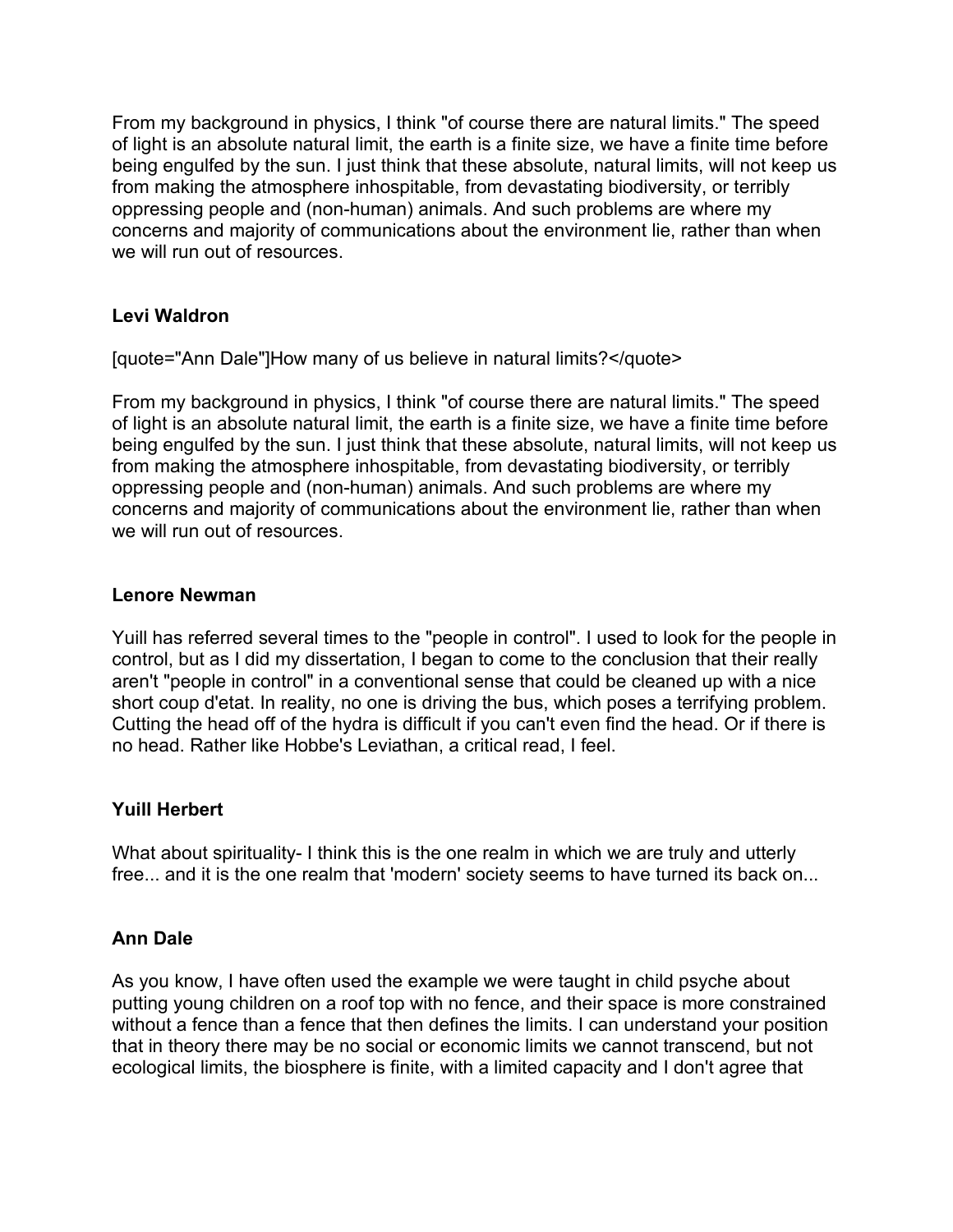climate change is only evidence of impacts and not limits. How the hell could we ever tease the parameters of that out?

Lenore Newman wrote:

I don't believe there are any ecological social or economic limits that we cannot in theory transcend. Note this is different from saying we should transcend those limits, at least not without discussion. It is also different than saying we will transcend those limits.

# **Yuill Herbert**

Lenore Newman wrote:

Yuill has referred several times to the "people in control". I used to look for the people in control, but as I did my dissertation, I began to come to the conclusion that their really aren't "people in control" in a conventional sense that could be cleaned up with a nice short coup d'etat. In reality, no one is driving the bus, which poses a terrifying problem. Cutting the head off of the hydra is difficult if you can't even find the head. Or if there is no head. Rather like Hobbe's Leviathan, a critical read, I feel.

# **Ann Dale**

Levi and Yuill, who raised spirituality, perhaps the only things there are not limits on, are hope, spirituality and love, all of the things that are not currently as valued as the economic system? Rob, any thoughts?

[quote="Levi Waldron"] Ann Dale wrote: How many of us believe in natural limits?</quote>

From my background in physics, I think "of course there are natural limits." The speed of light is an absolute natural limit, the earth is a finite size, we have a finite time before being engulfed by the sun. I just think that these absolute, natural limits, will not keep us from making the atmosphere inhospitable, from devastating biodiversity, or terribly oppressing people and (non-human) animals. And such problems are where my concerns and majority of communications about the environment lie, rather than when we will run out of resources.

## **Rob VanWynsberghe**

Yes, I believe that conceptualizing such possibilities is really important as it expands the limits of possibilities. Yuill Herbert wrote: Rob VanWynsberghe wrote: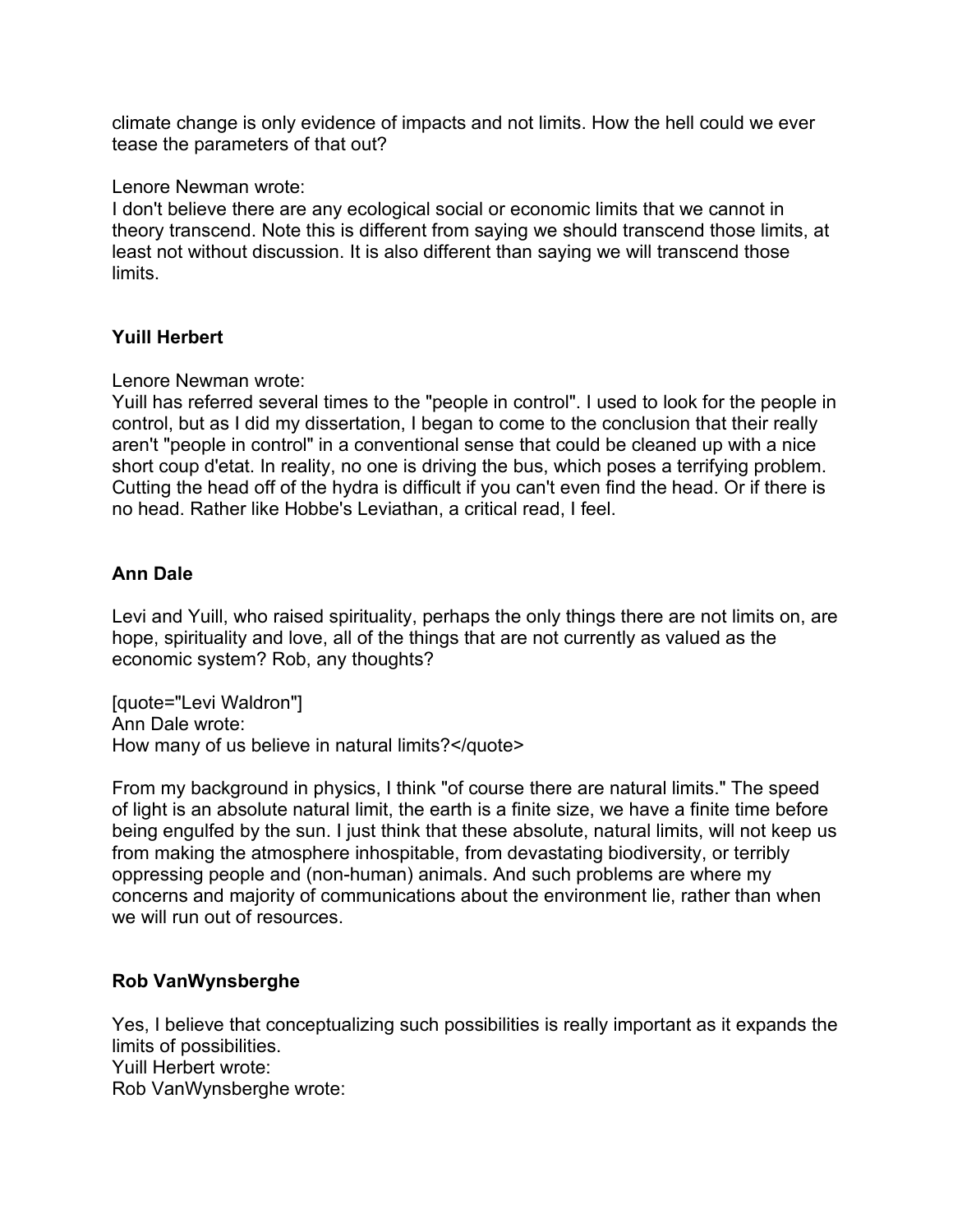I think that we have imposed limits on thinking in our being socialized into consumers. We need to destroy those limits in order to address other limits. Consumption is about a limited range of choice and we need to blow our minds in order to expand this ingrained form of thinking. E-dialogues blow my mind, for example.

Yuill Herbert wrote:

So we are left with a tricky situation:

we have ecological limits: these are not recognized by the people in control in theory there are no social limits but in practice, the limitation seems to be the speed at which society can meaningfully anticipate change and accordingly adjust itself (prior to being in crisis mode)

and the economists are out to lunch... (except for a few)

Some sort of revolution? (not Marxist-Leninist)- how about the 'cooperative' revolution?

# **Lenore Newman**

Ok, Ann, let's do a thought experiment. Imagine a group of mad scientists build a space colony, and then burn the Earth to a cinder. I would say with today's technology, they might have a one in a hundred chance of survival. With every year those odds get better. But I don't want any part in such a world. Now here is the scary part- this is exactly what we are doing, just very slowly and a little less completely. I am not an environmentalist because I think they will fail, it is because I think it is because they just might succeed, and I don't like their future.

# **Ann Dale**

Rob, would you say that the worst kinds of limits may be psychological?

# **Yuill Herbert**

Yuill Herbert wrote:

Lenore Newman wrote:

Yuill has referred several times to the "people in control". I used to look for the people in control, but as I did my dissertation, I began to come to the conclusion that their really aren't "people in control" in a conventional sense that could be cleaned up with a nice short coup d'etat. In reality, no one is driving the bus, which poses a terrifying problem. Cutting the head off of the hydra is difficult if you can't even find the head. Or if there is no head. Rather like Hobbe's Leviathan, a critical read, I feel.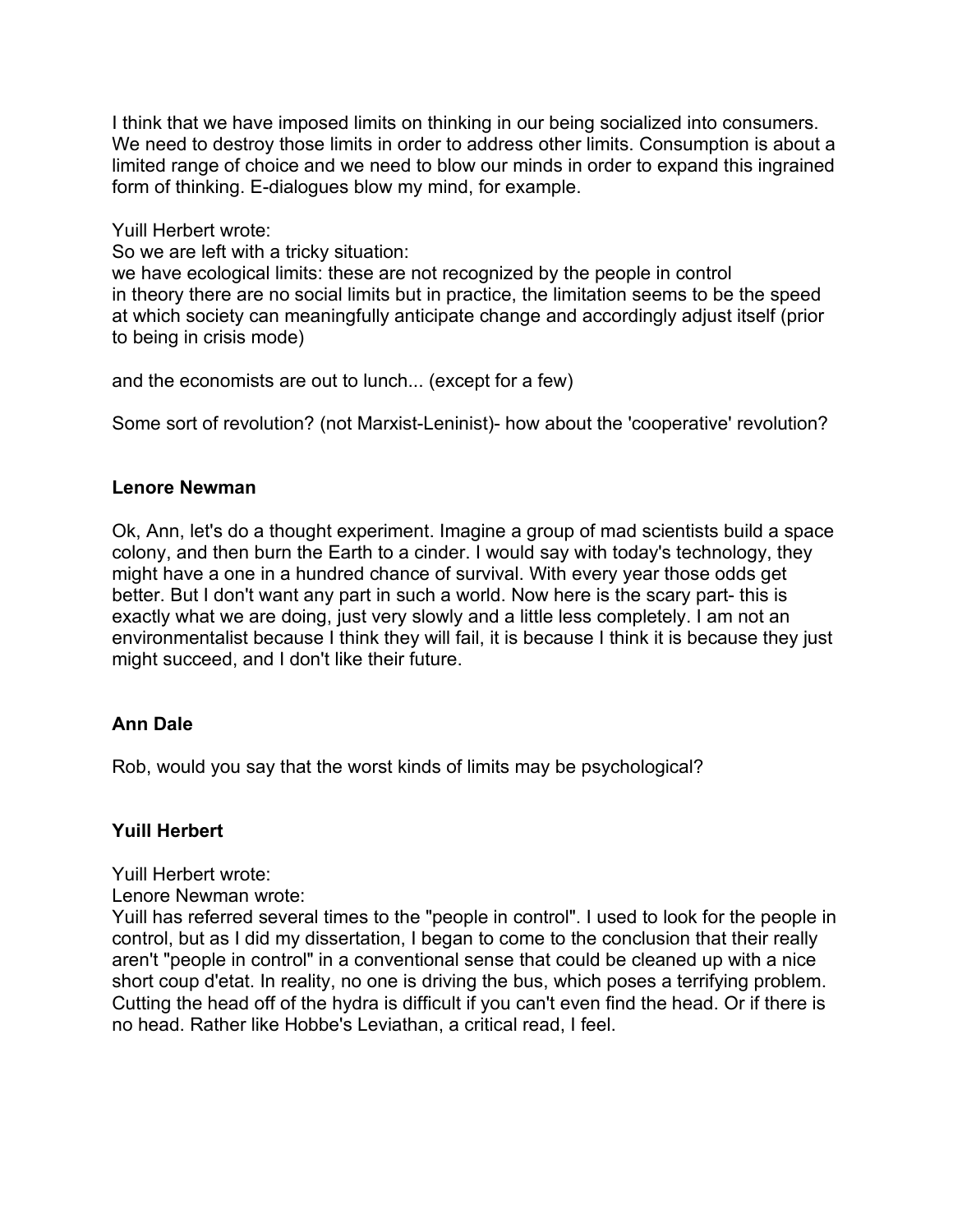I guess I wouldn't say that they are so much in control... I think I am more of a 'structuralist'.... they are probably as much controlled by the system as anyone... but I remember a neat quote by David Orr, an educator in the US, in which he attributes most of the problems in the world to people with MBA, MSC, BAs, PhDs, LLBs (have I missed any?), etc. But they are part of the system too...

## **Levi Waldron**

Yuill Herbert wrote:

What about spirituality- I think this is the one realm in which we are truly and utterly free... and it is the one realm that 'modern' society seems to have turned its back on...

Given the history of the adaptability of spirituality, I don't hold high hopes for it to save the world. Some people souls, perhaps. I hold out hope for a revolution in thinking and power, from the bottom up.

Lenore, interesting comment that "no one is driving the bus." It's a complex network of control that probably no one fully understands.

## **Rob VanWynsberghe**

I will try to respond to Ann as this is tricky ground. The reason is that I don't know what role that love etc. plays in a sustainability social movement. I have read that emotions are critical to social movements, but these are primarily psychological entities, especially today. I am not confident that we know how to integrate the psychological into social movements. This is the great "black box" for me. [quote="Ann Dale"]Levi and Yuill, who raised spirituality, perhaps the only things there are not limits on, are hope, spirituality and love, all of the things that are not currently as valued as the economic system? Rob, any thoughts?

Levi Waldron wrote: Ann Dale wrote: How many of us believe in natural limits?</quote>

From my background in physics, I think "of course there are natural limits." The speed of light is an absolute natural limit, the earth is a finite size, we have a finite time before being engulfed by the sun. I just think that these absolute, natural limits, will not keep us from making the atmosphere inhospitable, from devastating biodiversity, or terribly oppressing people and (non-human) animals. And such problems are where my concerns and majority of communications about the environment lie, rather than when we will run out of resources.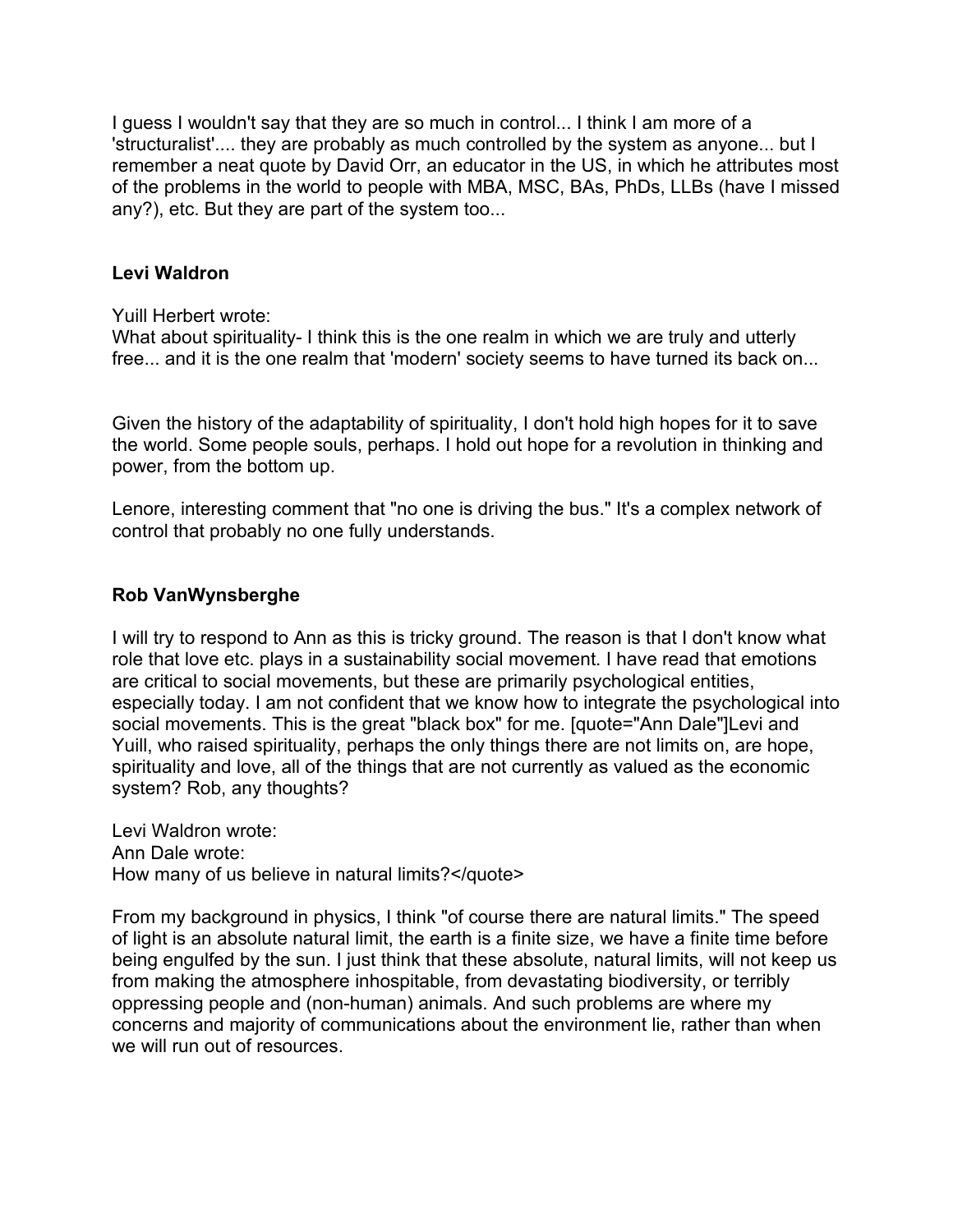Lenore, I agree, and I believe we have lost the ability to 'see' the aggregate impacts of our collective decisions and we are heading towards a future none of us wish. Which is why I am so deeply committed to enhancing public literacy and dialogue, in whatever ways appropriate to engage communities in discussing their future meaning.

#### Lenore Newman wrote:

Ok, Ann, let's do a thought experiment. Imagine a group of mad scientists build a space colony, and then burn the Earth to a cinder. I would say with today's technology, they might have a one in a hundred chance of survival. With every year those odds get better. But I don't want any part in such a world. Now here is the scary part- this is exactly what we are doing, just very slowly and a little less completely. I am not an environmentalist because I think they will fail, it is because I think it is because they just might succeed, and I don't like their future.

# **Ann Dale**

Rob, and team, love is always tricky ground, and that gets me to something that our team has found critical to sustainable community development, openness to each other in this team, but openness to diversity, but that is the subject of another discussion:)

Rob VanWynsberghe wrote:

I will try to respond to Ann as this is tricky ground.

## **Rob VanWynsberghe**

Interesting. The first limit that came to mind for me today was tolerance. I imagined it as being critical, especially as we as a country "glom" together in cities.

#### **Lenore Newman**

Spirituality is a tempting solution, but I agree with Levi- it lacks the ability to change rapidly. I am a member of a pagan religion, and come from about twenty generations of pagans. I often think, "if only everyone were a member of my little belief system" and I then wonder what if we wrote a book, and everyone believed in it. And they fought each other over the meaning of certain sentences... The problem, it seems, is that the Bible and the Koran can't be edited, so there are perfectly sane people out of there in this country who would kill me for being a lesbian because of a few lines in a book. And I don't know that I could do better.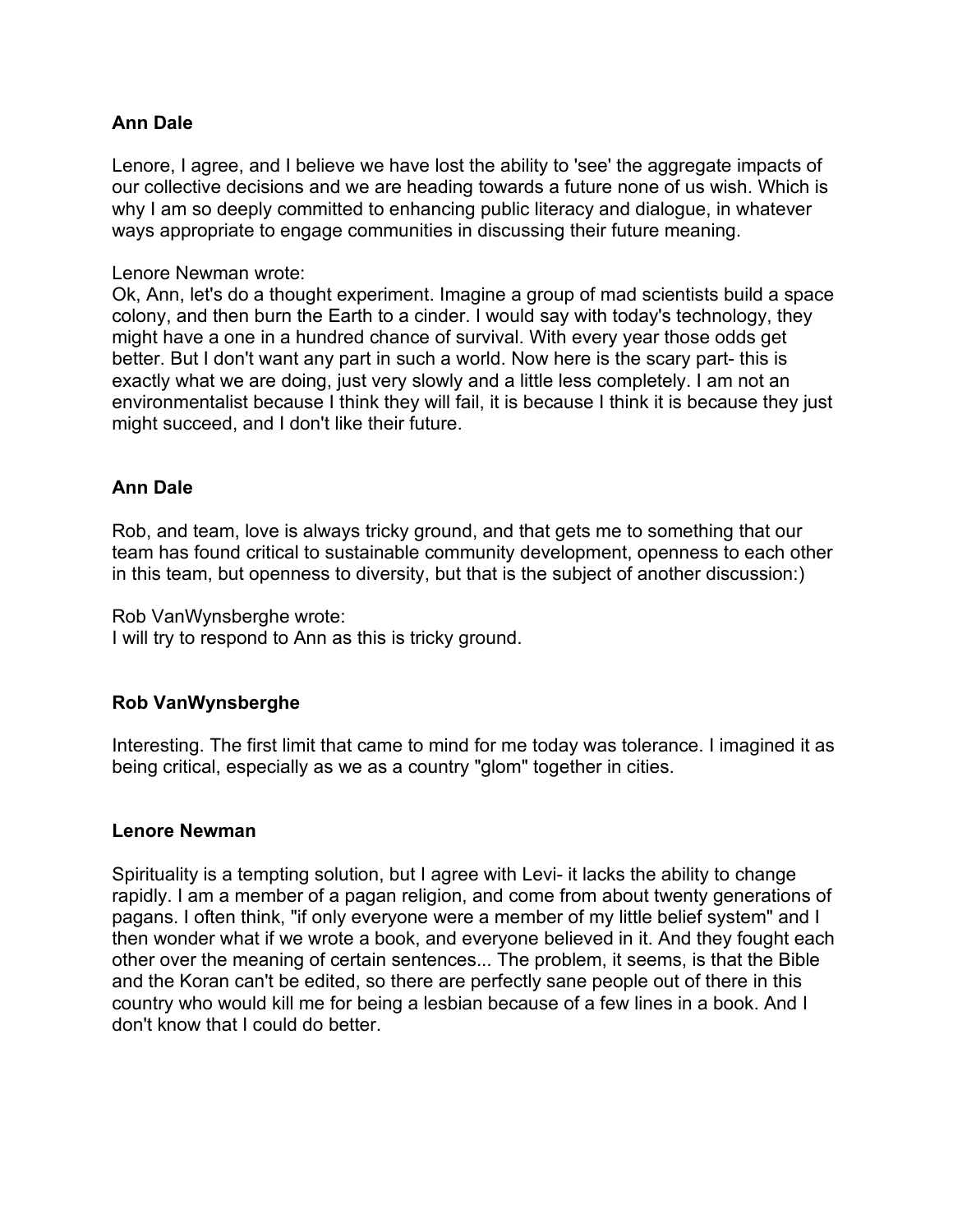I sense some convergence that perhaps limits are biophysical but not metaphysical, that they are dynamic and constantly evolving, thus, difficult to predict, thus, communities may wish to adopt the precautionary principle, and we didn't even touch on our capacity to learn and adapt, a complex issue, but nevertheless, something we should continue to discuss as a team. What are the limits to change, perhaps may be a more important determinant to our evolution as a species. Before we close, any concluding thoughts, and any predictions for the election?

# **Levi Waldron**

I do think emotion and love critical to sustainable development. As much as we try to make rational arguments for equality and not wrecking the planet, on an individual and collective level it comes down to emotional conclusions of what is the right thing to do.

#### **Lenore Newman**

Election prediction: Harper will win. Martin and Layton will both be turfed as leaders. A million people will vote green and not elect a single member. The tipping point is unpredictable, so I can't call minority or majority. If a strong Harper majority Bosclair will win in Quebec and they will separate late in Harper's mandate. I must work on my French.

## Ann Dale wrote:

I sense some convergence that perhaps limits are biophysical but not metaphysical, that they are dynamic and constantly evolving, thus, difficult to predict, thus, communities may wish to adopt the precautionary principle, and we didn't even touch on our capacity to learn and adapt, a complex issue, but nevertheless, something we should continue to discuss as a team. What are the limits to change, perhaps may be a more important determinant to our evolution as a species. Before we close, any concluding thoughts, and any predictions for the election?

## **Rob VanWynsberghe**

It would be fun to discuss our essence as a species and then to build up from there. So much of what we stated today goes back to our worldviews on humans.

I really enjoyed myself. Thanks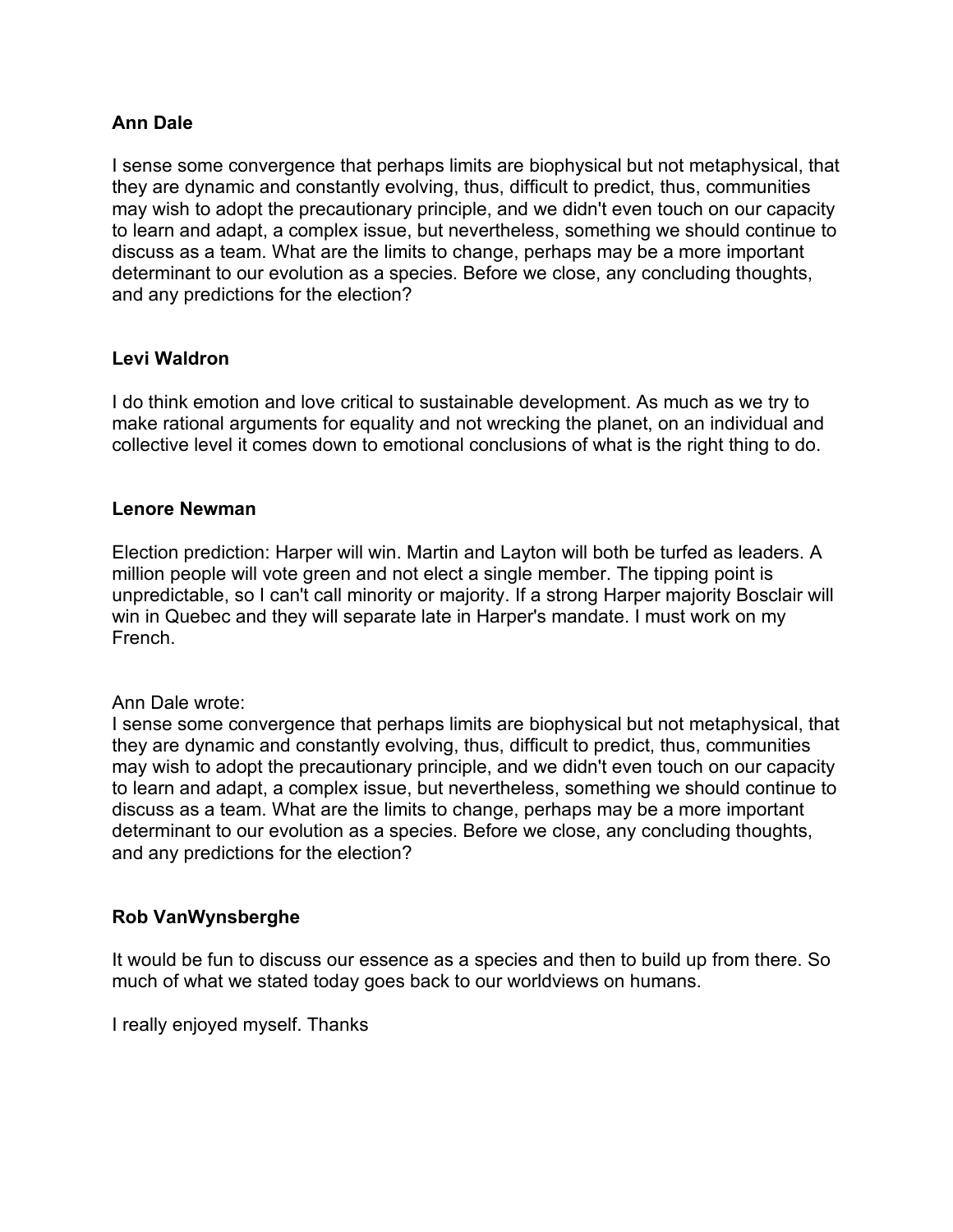Lenore, who is getting married tomorrow, the team wishes you great joy and happiness throughout your life, and may your love and relationship with Shannon have no limits.

Thank you, dear colleagues, for your support and commitment to exploring.

#### **Lenore Newman**

Thanks from both of us, Ann

Ann Dale wrote:

Lenore, who is getting married tomorrow, the team wishes you great joy and happiness throughout your life, and may your love and relationship with Shannon have no limits.

Thank you, dear colleagues, for your support and commitment to exploring.

## **Yuill Herbert**

Lenore Newman wrote:

Election prediction: Harper will win. Martin and Layton will both be turfed as leaders. A million people will vote green and not elect a single member. The tipping point is unpredictable, so I can't call minority or majority. If a strong Harper majority Bosclair will win in Quebec and they will separate late in Harper's mandate. I must work on my French.

Humans are so good at living in the present..... I guess if you like partying that works out well. Its a bit hard on our neighbours such as caribou and frogs though. If only they could vote...

#### Ann Dale wrote:

I sense some convergence that perhaps limits are biophysical but not metaphysical, that they are dynamic and constantly evolving, thus, difficult to predict, thus, communities may wish to adopt the precautionary principle, and we didn't even touch on our capacity to learn and adapt, a complex issue, but nevertheless, something we should continue to discuss as a team. What are the limits to change, perhaps may be a more important determinant to our evolution as a species. Before we close, any concluding thoughts, and any predictions for the election?